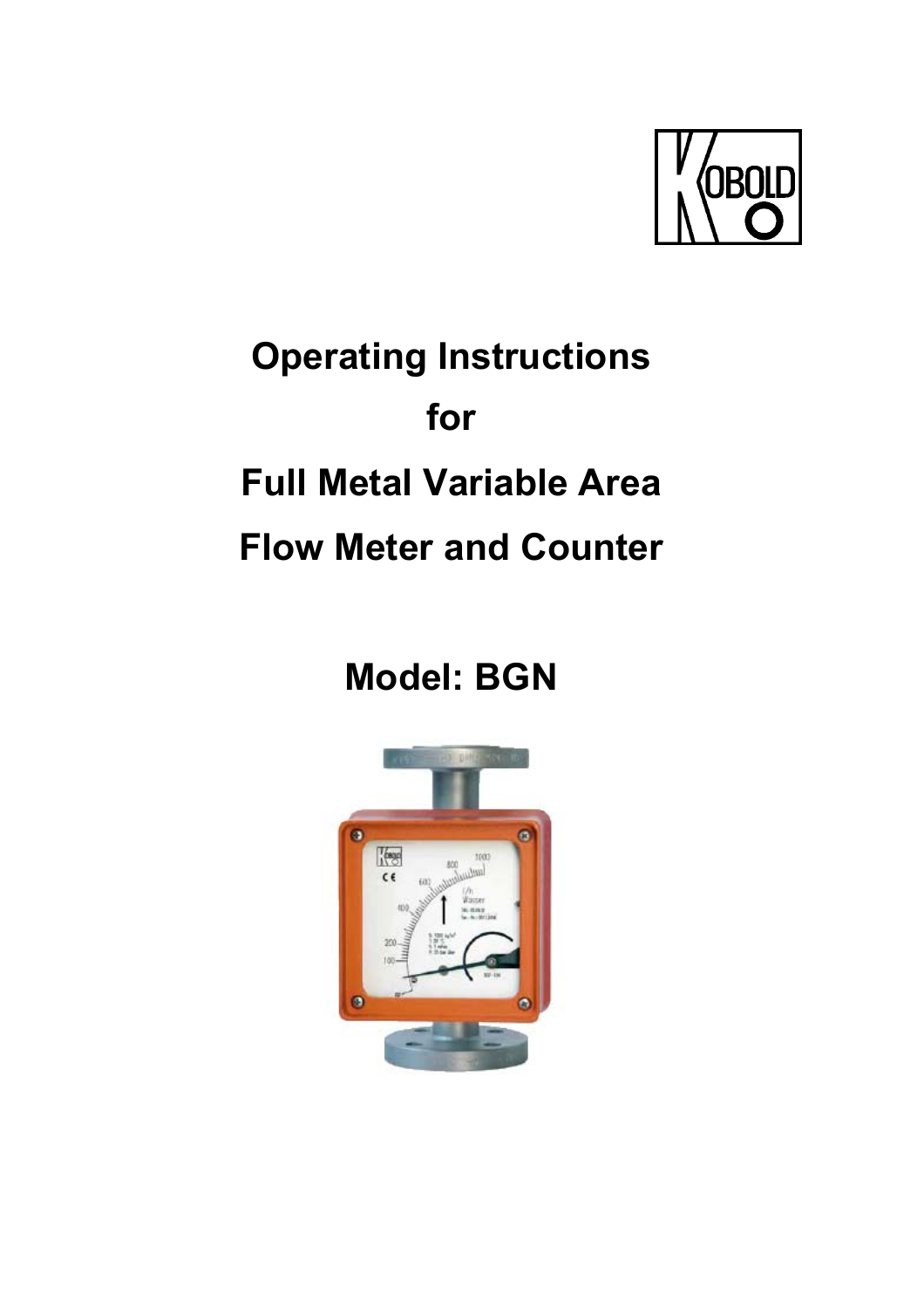## **Contents**

| 1              |                    |  |  |  |  |  |
|----------------|--------------------|--|--|--|--|--|
| 1.1            |                    |  |  |  |  |  |
| 1.2            |                    |  |  |  |  |  |
| 1.3            |                    |  |  |  |  |  |
|                |                    |  |  |  |  |  |
| $\mathbf{2}$   |                    |  |  |  |  |  |
| 3              |                    |  |  |  |  |  |
| 3.1            |                    |  |  |  |  |  |
| 3.2            |                    |  |  |  |  |  |
| 4              | INPUT <sub>4</sub> |  |  |  |  |  |
| 4.1            |                    |  |  |  |  |  |
|                |                    |  |  |  |  |  |
| 4.2            |                    |  |  |  |  |  |
| 5              | OUTPUT6            |  |  |  |  |  |
| 5.1            |                    |  |  |  |  |  |
| 5.1.1          |                    |  |  |  |  |  |
| 5.1.2          |                    |  |  |  |  |  |
| 5.2            |                    |  |  |  |  |  |
| 5.3            |                    |  |  |  |  |  |
| 6              |                    |  |  |  |  |  |
| 6.1            |                    |  |  |  |  |  |
| 6.1.1          |                    |  |  |  |  |  |
| 6.1.2          |                    |  |  |  |  |  |
| 6.1.3          |                    |  |  |  |  |  |
| 6.2            |                    |  |  |  |  |  |
| 6.3            |                    |  |  |  |  |  |
|                |                    |  |  |  |  |  |
| 7              |                    |  |  |  |  |  |
| 7.1<br>7.1.1   |                    |  |  |  |  |  |
| 7.1.2          |                    |  |  |  |  |  |
| 7.1.3          |                    |  |  |  |  |  |
| 7.1.4          |                    |  |  |  |  |  |
| 7.2            |                    |  |  |  |  |  |
| 7.2.1          |                    |  |  |  |  |  |
| 7.2.2          |                    |  |  |  |  |  |
| 7.2.3          |                    |  |  |  |  |  |
| 7.2.4          |                    |  |  |  |  |  |
| 7.2.5          |                    |  |  |  |  |  |
| 7.2.6          |                    |  |  |  |  |  |
|                |                    |  |  |  |  |  |
| 7.3.1          |                    |  |  |  |  |  |
| 7.3.2          |                    |  |  |  |  |  |
| 7.3.3<br>7.3.4 |                    |  |  |  |  |  |
| 7.3.5          |                    |  |  |  |  |  |
| 7.3.6          |                    |  |  |  |  |  |
| 7.3.7          |                    |  |  |  |  |  |
| 7.3.8          |                    |  |  |  |  |  |
| 7.3.9          |                    |  |  |  |  |  |
| 8              |                    |  |  |  |  |  |
| 8.1            |                    |  |  |  |  |  |
|                |                    |  |  |  |  |  |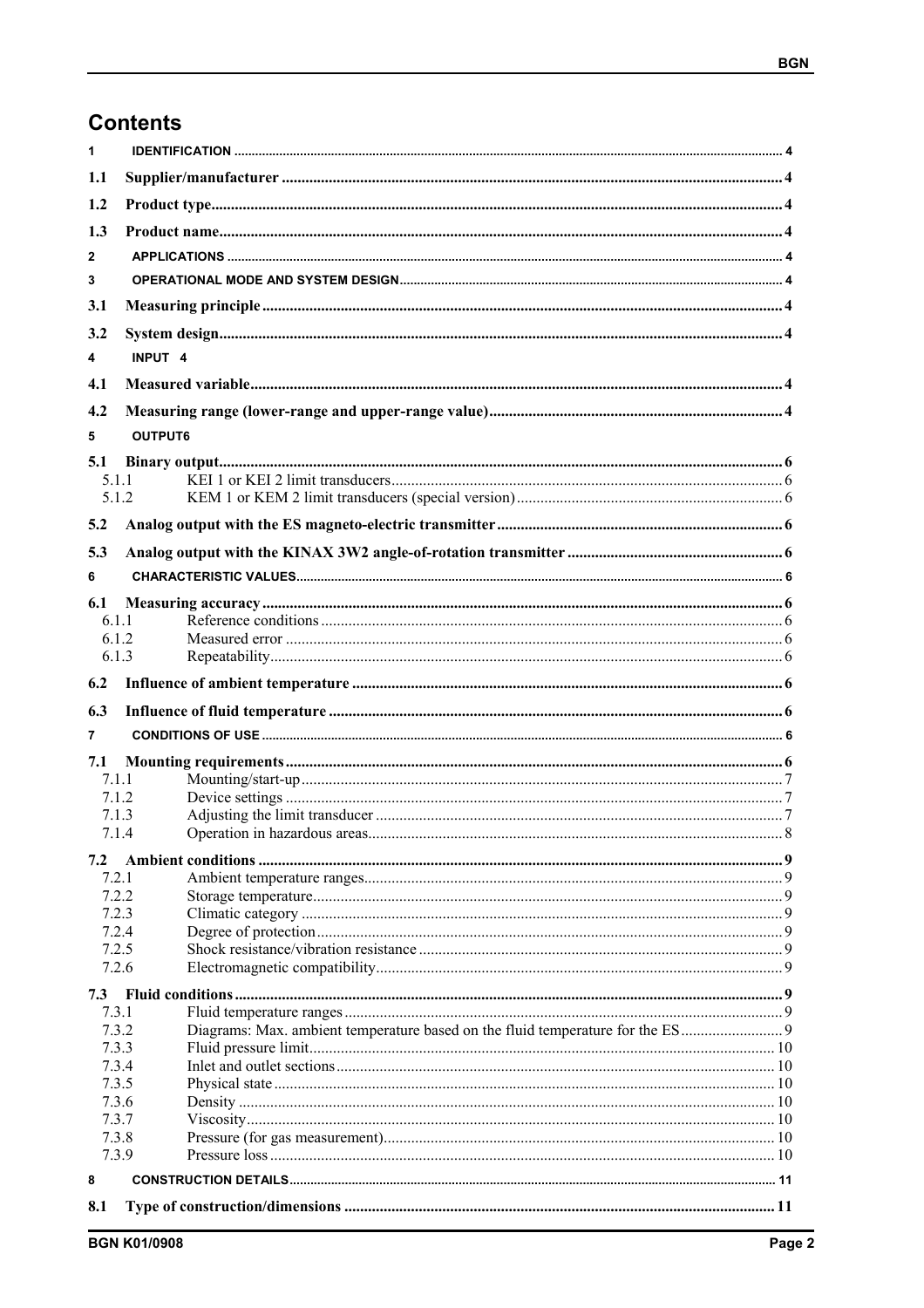|                  | 8.1.1<br>8.1.2<br>8.1.3                                                                            |  |  |  |  |  |
|------------------|----------------------------------------------------------------------------------------------------|--|--|--|--|--|
|                  |                                                                                                    |  |  |  |  |  |
| 8.2              |                                                                                                    |  |  |  |  |  |
| 8.3              |                                                                                                    |  |  |  |  |  |
| 8.4              |                                                                                                    |  |  |  |  |  |
| 8.5              |                                                                                                    |  |  |  |  |  |
| 8.6              |                                                                                                    |  |  |  |  |  |
| 8.6.1            | Wiring diagram for ES transmitter (signal output 4-20 mA with HART®) 14                            |  |  |  |  |  |
| 8.6.2            | Wiring diagram for ES transmitter with 4-20 mA output and 2 limit transducers  14                  |  |  |  |  |  |
| 8.6.3<br>8.6.4   | Wiring diagram for ES transmitter with 4-20 mA output, pulse output and limit transducer  15       |  |  |  |  |  |
| 8.6.5            | Wiring diagram for KINAX 3W2 transmitter with 4-20 mA output, 2 wires  16                          |  |  |  |  |  |
| 8.6.6            | Wiring diagram for KINAX 3W2 transmitter with 4-20 mA output, 3 wires  16                          |  |  |  |  |  |
| 8.6.7            | Wiring diagram for KINAX 3W2 transmitter with 4-20 mA output, 4 wires  17                          |  |  |  |  |  |
| 8.6.8            |                                                                                                    |  |  |  |  |  |
| 9                |                                                                                                    |  |  |  |  |  |
| 10               |                                                                                                    |  |  |  |  |  |
| 11               |                                                                                                    |  |  |  |  |  |
| 12               |                                                                                                    |  |  |  |  |  |
| 12.1             |                                                                                                    |  |  |  |  |  |
| 13               |                                                                                                    |  |  |  |  |  |
| 14               |                                                                                                    |  |  |  |  |  |
| 14.1             |                                                                                                    |  |  |  |  |  |
| 14.2             |                                                                                                    |  |  |  |  |  |
| 15               |                                                                                                    |  |  |  |  |  |
| 16               |                                                                                                    |  |  |  |  |  |
| 17               |                                                                                                    |  |  |  |  |  |
|                  |                                                                                                    |  |  |  |  |  |
| 18               |                                                                                                    |  |  |  |  |  |
| 19               |                                                                                                    |  |  |  |  |  |
| 20               |                                                                                                    |  |  |  |  |  |
| 21               |                                                                                                    |  |  |  |  |  |
| 21.1             |                                                                                                    |  |  |  |  |  |
|                  | 21.1.1<br>21.1.2                                                                                   |  |  |  |  |  |
|                  | 21.1.3                                                                                             |  |  |  |  |  |
|                  | 21.1.4                                                                                             |  |  |  |  |  |
|                  | 21.1.5                                                                                             |  |  |  |  |  |
| 21.2             |                                                                                                    |  |  |  |  |  |
| 21.2.1           |                                                                                                    |  |  |  |  |  |
| 21.2.2<br>21.2.3 |                                                                                                    |  |  |  |  |  |
|                  | 21.2.4                                                                                             |  |  |  |  |  |
|                  | Complete indicator unit with E2 KINAX Ex transmitter and 1 SJ 3,5 N limit transducer  23<br>21.2.5 |  |  |  |  |  |
|                  | 21.2.6                                                                                             |  |  |  |  |  |
| 22               |                                                                                                    |  |  |  |  |  |
| 23               |                                                                                                    |  |  |  |  |  |
| 24               |                                                                                                    |  |  |  |  |  |
| 25               | NOTES30                                                                                            |  |  |  |  |  |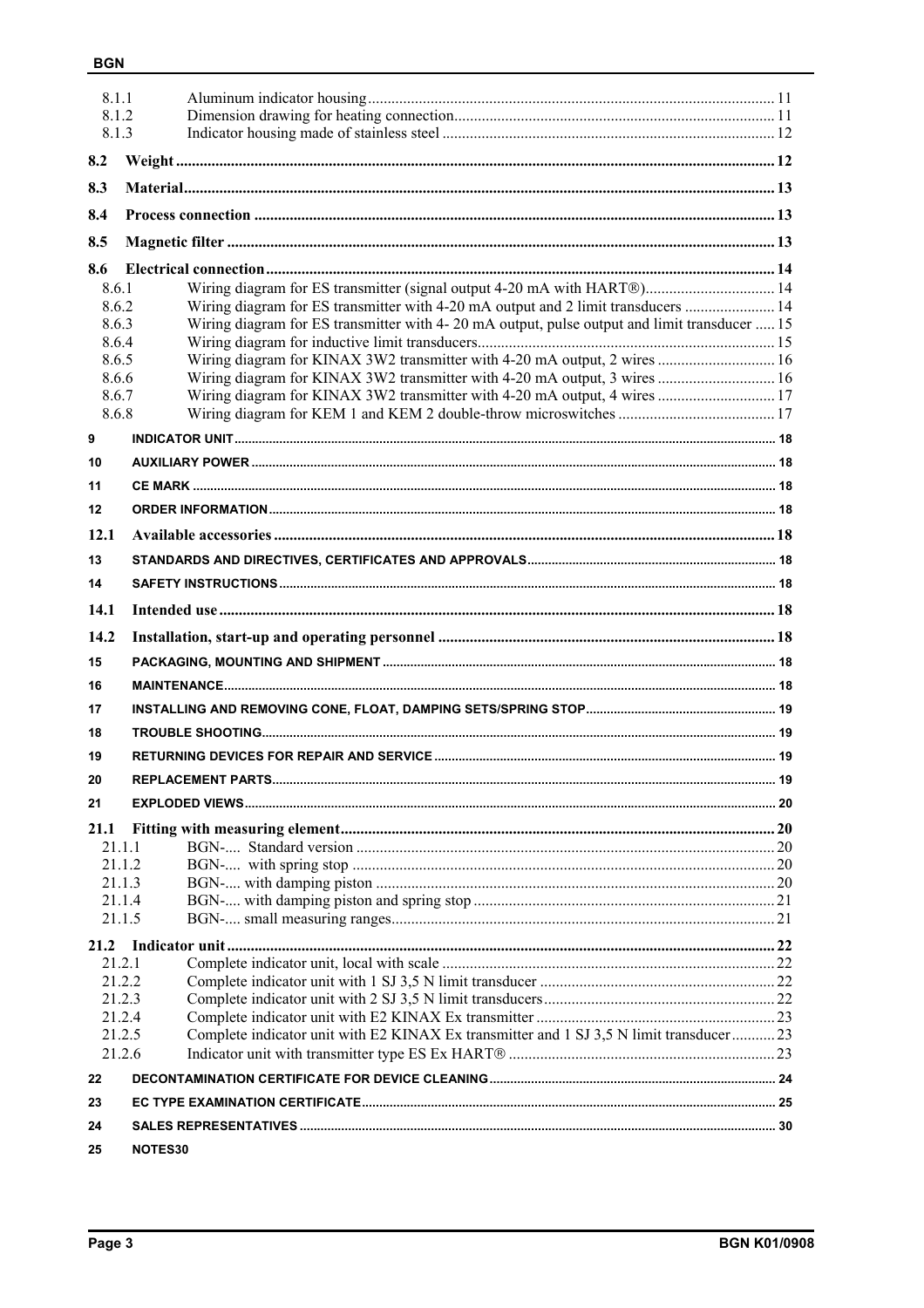## **Introduction**

These Installation and Operating Instructions serve as a tool for the correct installation, operation and maintenance of the device. They are a supplement to the BGN Device Description. Read the manual carefully before the device is installed and put into use. It does not include special versions or applications.

All devices are thoroughly checked for order compliance and operability before delivery. Upon receipt, please conduct a visual inspection of possible damage that may be identified as having occurred during shipment. If you discover any defect, please contact our head office in Cologne or the local sales office responsible for your area (see the telephone directory at the end of this manual or on our Web site). Apart from a description of the error, we will need the equipment type and serial number of the delivery.

Kobold Messring shall not furnish guarantee for any repair work done without prior notice. Unless otherwise agreed on, the rejected parts must be made available to us in case a claim is made.

## **1 Identification**

## **1.1 Supplier/manufacturer**

Kobold Messring GmbH Nordring 22 - 24 ⋅ D-65719 Hofheim/Taunus Phone +49 (0) 6192 299-0 Fax +49 (0) 6192 23398 Internet: http://www.kobold.com E-mail: mailto:info.de@ kobold.com

#### **1.2 Product type**

Flowmeter in all-metal design based on the float principle

#### **1.3 Product name**

BGN with subgroups BGN-S (stainless steel) BGN-P (PTFE) BGN-H (Hastelloy)

## **2 Applications**

The BGN meter is suitable for flow measurement of liquid or gaseous products in pipes. It shows the current flow rate in volume or mass per unit in time.

Applications: flow measurement, dosing, monitoring, adjusting and control of liquid and gaseous products. The meter's design makes it ideal for processes under difficult and adverse operating conditions.

The devices are available with additional electrical equipment for process monitoring and control.

## **3 Operational mode and system design**

#### **3.1 Measuring principle**

The measuring element consists of a sharp-edged measuring ring (1) and a conical float (2). A medium flows from the bottom to the top through the measuring ring, lifting the float until the buoyancy force (A) and the weight of the float (Gs) establish equilibrium. As the height of the float varies, an annular clearance (S) proportional to the flow appears between the float and the measuring ring. The height of the float in the measuring ring is a measure of the flow. The permanent magnet (3) embedded in the float then transmits this measure to the scale and the optional electronic evaluators through a magnet tracking indicator system (4).



## **3.2 System design**

The meter consists of a cylindrical fitting pipe with flange connections on both sides. For the measuring range from 5 to 50 l/h, a measuring ring is inserted in the tube in which a conical float can move with vertical freedom. For small measuring ranges of up to 4–40 l/h, the measuring cell consists of a conical measuring tube with cylindrical float.

The height of the float resulting from the flow rate is transmitted in a rotary motion by a built-in permanent magnet through a magnet tracking indicator system in a rotation to the pointer axis of the analog indicator unit.

## **4 Input**

#### **4.1 Measured variable**

Volume flow

## **4.2 Measuring range (lower-range and upper-range value)**

The lower-range value is considered 10 % of the upperrange value. Measuring range span: 10-100 % Smallest measuring range: 0.5-5.0 l/h water Largest measuring range: 8.000-80.000 l/h water (stainless steel)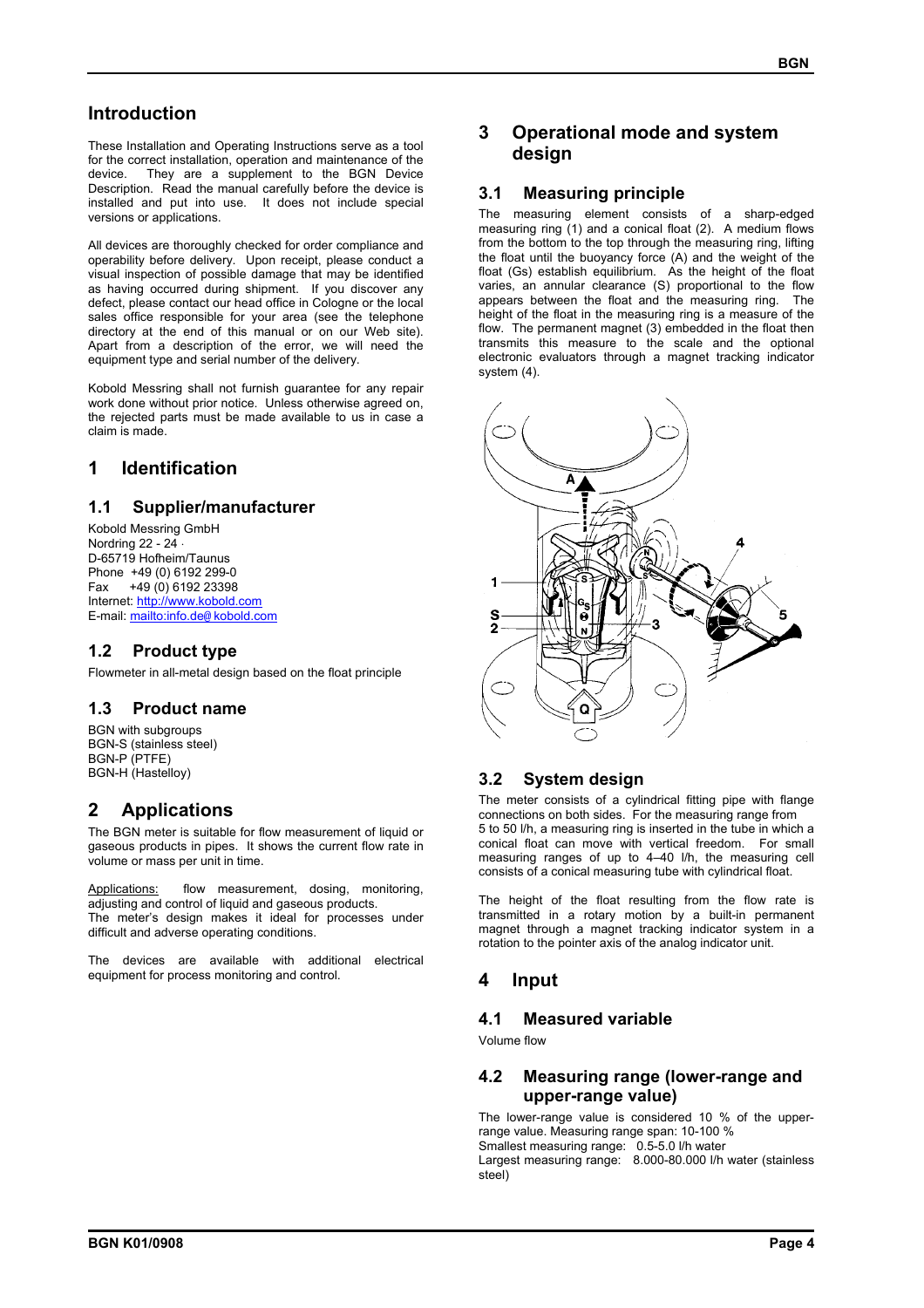| <b>Measuring range table</b>                |   |                                  |     |                |         |     |         |
|---------------------------------------------|---|----------------------------------|-----|----------------|---------|-----|---------|
| Measuring range for<br>Nominal<br>Measuring |   | Measuring range for air          |     | Pressure loss  | Remarks |     |         |
| size (DN)<br>water at 1000 kg/m3<br>range   |   | at 1.013 bars absolute<br>(mbar) |     |                |         |     |         |
|                                             |   |                                  |     | pressure       |         |     |         |
| 15                                          | A | $0.5 - 5.0$                      | l/h | $0.015 - 0.15$ | $m^3/h$ | 40  | $1+2)$  |
|                                             | В | $1.0 - 10$                       | I/h | $0.03 - 0.30$  | $m^3/h$ | 44  | $1)+2)$ |
|                                             | C | $1.6 - 16$                       | I/h | $0.045 - 0.48$ | $m^3/h$ | 40  | $1)+2)$ |
|                                             | D | $2.5 - 25$                       | I/h | $0.075 - 0.75$ | $m^3/h$ | 40  | $+2)$   |
|                                             | Ē | $4.0 - 40$                       | I/h | $0.13 - 1.3$   | $m^3/h$ | 40  | $+2)$   |
|                                             | F | $5.0 - 50$                       | I/h | $0.15 - 1.5$   | $m^3/h$ | 40  |         |
|                                             | G | $7.0 - 70$                       | I/h | $0.2 - 2.1$    | $m^3/h$ | 40  |         |
|                                             | H | $10 - 100$                       | I/h | $0.3 - 3.0$    | $m^3/h$ | 60  |         |
|                                             |   | $16 - 160$                       | I/h | $0.5 - 4.6$    | $m^3/h$ | 60  |         |
|                                             | J | $25 - 250$                       | I/h | $0.7 - 7.0$    | $m^3/h$ | 60  |         |
|                                             | Κ | $40 - 400$                       | I/h | $1.0 - 11$     | $m^3/h$ | 70  |         |
|                                             | L | $60 - 600$                       | I/h | $1.7 - 17$     | $m^3/h$ | 80  |         |
|                                             | M | $100 - 1000$                     | I/h | $3 - 30$       | $m^3/h$ | 60  | 5)      |
|                                             | N | 160 - 1600                       | I/h | $4 - 46$       | $m^3/h$ | 70  | 5)      |
|                                             | P | $250 - 2500$                     | I/h | $7 - 70$       | $m^3/h$ | 100 | 5)      |
| 25                                          | A | $0.5 - 5.0$                      | 1/h | $0.015 - 0.15$ | $m^3/h$ | 40  | $1)+2)$ |
|                                             | B | $1.0 - 10$                       | 1/h | $0.03 - 0.30$  | $m^3/h$ | 40  | $1)+2)$ |
|                                             | C | $1.6 - 16$                       | 1/h | $0.045 - 0.48$ | $m^3/h$ | 40  | $1+2)$  |
|                                             | D | $2.5 - 25$                       | 1/h | $0.075 - 0.75$ | $m^3/h$ | 40  | $+2)$   |
|                                             | Ē | $4.0 - 40$                       | 1/h | $0.13 - 1.3$   | $m^3/h$ | 40  | $+2)$   |
|                                             | F | $5.0 - 50$                       | 1/h | $0.15 - 1.5$   | $m^3/h$ | 40  |         |
|                                             | G | $7.0 - 70$                       | 1/h | $0.2 - 2.1$    | $m^3/h$ | 40  |         |
|                                             | H | $10 - 100$                       | I/h | $0.3 - 3.0$    | $m^3/h$ | 60  |         |
|                                             |   | $16 - 160$                       | I/h | $0.5 - 4.6$    | $m^3/h$ | 60  |         |
|                                             | J | $25 - 250$                       | I/h | $0.7 - 7.0$    | $m^3/h$ | 60  |         |
|                                             | Κ | $40 - 400$                       | I/h | $1.0 - 11$     | $m^3/h$ | 70  |         |
|                                             | L | $60 - 600$                       | I/h | $1.7 - 17$     | $m^3/h$ | 80  |         |
|                                             | M | $100 - 1000$                     | I/h | $3 - 30$       | $m^3/h$ | 60  |         |
|                                             | N | $160 - 1600$                     | I/h | $4 - 46$       | $m^3/h$ | 70  |         |
|                                             | P | $250 - 2500$                     | I/h | $7 - 70$       | $m^3/h$ | 100 |         |
|                                             | Q | $400 - 4000$                     | I/h | $11 - 110$     | $m^3/h$ | 240 | $3+4)$  |
| 40                                          | P | $250 - 2500$                     | I/h | $7 - 70$       | $m^3/h$ | 50  | 3)      |
|                                             | Q | $400 - 4000$                     | I/h | $11 - 110$     | $m^3/h$ | 120 | 3)      |
|                                             | R | $600 - 6000$                     | l/h | $17 - 170$     | $m^3/h$ | 180 | 3)      |
| 50                                          | Q | $400 - 4000$                     | I/h | $11 - 110$     | $m^3/h$ | 80  |         |
|                                             | R | $600 - 6000$                     | 1/h | $17 - 170$     | $m^3/h$ | 90  |         |
|                                             | S | $1000 - 10000$                   | I/h | $29 - 290$     | $m^3/h$ | 110 |         |
|                                             | Ŧ | 1600 - 16000                     | I/h | $46 - 460$     | $m^3/h$ | 230 |         |
|                                             | U | $2500 - 25000$                   | I/h | $70 - 700$     | $m^3/h$ | 500 | $3+4)$  |
| 80                                          | Т | $1600 - 16000$                   | I/h | $46 - 460$     | $m^3/h$ | 70  |         |
|                                             | U | $2500 - 25000$                   | I/h | $70 - 700$     | $m^3/h$ | 100 |         |
|                                             | V | $4000 - 40000$                   | I/h | $110 - 1100$   | $m^3/h$ | 350 |         |
| 100                                         | V | $4000 - 40000$                   | l/h | $110 - 1100$   | $m^3/h$ | 120 |         |
|                                             | W | $6000 - 60000$                   | I/h | $170 - 1700$   | $m^3/h$ | 360 |         |
|                                             | X | $\overline{8000} - 80000$        | 1/h | 240 - 2400     | $m^3/h$ | 600 | $3+4)$  |

1) for P version (PTFE), float with tantalic collar, cone of borosilicate glass measuring range: A 0.7–7.0 l/h, B 1.2–12 l/h, C 2.0–20 l/h

2) gas throttle in S version for gas measurement included in price (pressure loss 200 mbar)

3) not available in P version

4) conversion not possible

5) only in S and H version, only with smaller sealing strip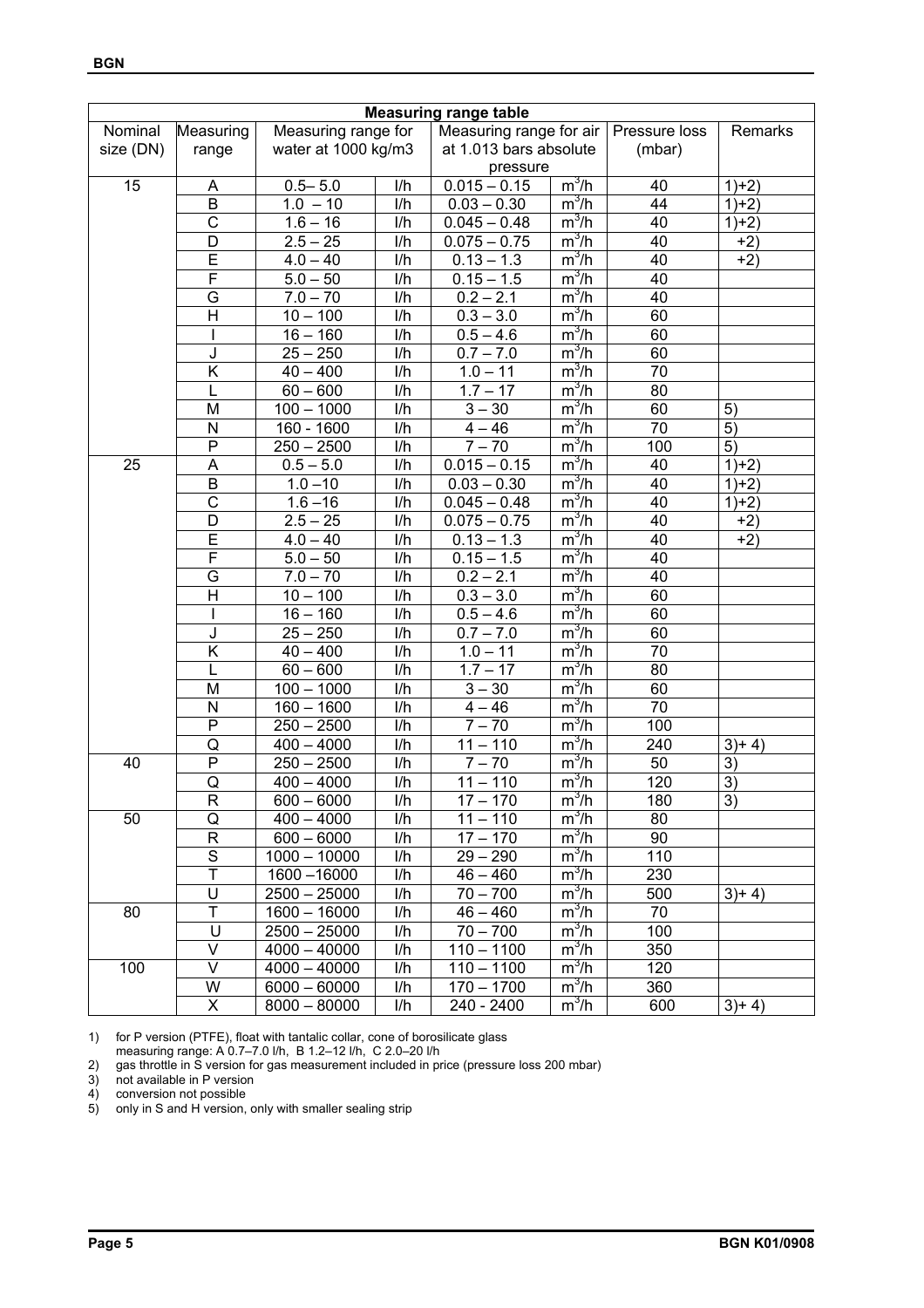## **5 Output**

Various electrical contact makers or transmitters may be installed in the indicator unit.

## **5.1 Binary output**

Using the segments of the slot-type initiators or the eccentric discs of the microswitches, any switching point between 10 % and 90 % of the flow rate can be set.

## **5.1.1 KEI 1 or KEI 2 limit transducers**

1 or 2 limit transducers, type SJ 3,5N, make Pepperl+Fuchs (special switch possible, e.g. SN version) Safety class: PTB Nr. 99 ATEX 2219 X PTB Nr. 00 ATEX 2048 X

#### **5.1.2 KEM 1 or KEM 2 limit transducers (special version)**

Double-throw microswitches whose switching point is activated by a cam plate. KEM 1 = 1 Double-throw microswitch KEM 2 = 2 Double-throw microswitches

Maximum make-break capacity: 230 VAC 50/60Hz 6 A 24 VDC 0.5 A<br>110 VDC 0.2 A 110 VDC

## **5.2 Analog output with the ES magneto-electric transmitter**

The magneto-electric transmitter is factory-calibrated to the scale values upon shipment. The signal output is supplied exclusively in a two-wire connection at 4-20 mA. Normally, the 4-20 mA signal has the HART<sup>®</sup> protocol; alternatively it can have PROFIBUS PA.

**Additional options:** 2 limit values, alternatively 1 limit value and 1 pulse output

The signal output and the limit values can be configured using a HART<sup>®</sup> modem operating on the following configuration programs: SensorPort from Bopp & Reuther, PDM from Siemens or AMS from Rosemount. Furthermore, a HART<sup>®</sup> hand-held terminal (with DD software) can also be used. For more information about configuration, please refer to the separate Operating Instructions for the ES.

**Safety class**: DMT 00 ATEX 075 / II2G EEx ia IIC T6

**When installing electrical equipment in hazardous areas, the conditions and provisions specified in the approval docmuments must be followed.** 

#### **5.3 Analog output with the KINAX 3W2 angle-of-rotation transmitter**

The signal output of the angle-of-rotation transmitter is factory-calibrated to the scale values. The signal output is 4- 20 mA in 2-wire connection; or alternatively 0-20 mA in 4- or 3-wire connection. The signal output of 4 mA corresponds to the flow rate scale value of 0 (0 mA for the 0-20 mA version). 5.6 mA corresponds to 10 % of the flow rate scale value (2 mA). 20 mA corresponds to 100 % of the flow rate scale value.

#### **Use in hazardous areas:**

The angle-of-rotation transmitter is a component approved for hazardous areas. When used in hazardous areas, all the values and instructions indicated in the certificate of approval must be observed. Auxiliary power is fed through an approved intrinsically safe circuit of 12-30 V. To prove intrinsic safety, only authorized electrical equipment may be interconnected. Please take note of the maximum permissible ambient temperature of 60 °C/75 °C for the transmitter and the process temperature.

#### **Safety class:**

PTB 97 ATEX 2271 / II 2G EEx ia IIC T6

## **6 Characteristic values**

## **6.1 Measuring accuracy**

#### **6.1.1 Reference conditions**

Water 20 °C

## **6.1.2 Measured error**

(for liquids) BGN-S/H/P +/- 1.6 % of URV for local display (URV = upper-range value)

(for gases)  $\overline{B}$ GN-S/H/P +/- 2.0 % of URV for local display

Additional inaccuracy for: ES  $= +/- 0.2 \%$ KINAX  $3W2 = +/-0.5$  %

## **6.1.3 Repeatability**

+/- 0.5 % of upper-range value

#### **6.2 Influence of ambient temperature**

- 1. Without electrical equipment and with limit transducer without influence
- With KINAX transmitter: +/- 0.2 % / 10 K reference temperature 23 °C 3. With ES transmitter:
- +/- 0.5 % / 10 K reference temperature 22 °C

## **6.3 Influence of fluid temperature**

Deviations in fluid temperature from the temperature observed during calibration can result in a proportional display fault because of the corresponding change in density. Changes in viscosity cause a non-linear display fault.

## **7 Conditions of use**

The VDI/VDE guidelines 3513, Sheet 3, must be observed. The meter is suitable for :

- 1) Liquids with sufficient flowability that are free of solids, do not bond and do not tend to settle.
- 2) Gases with linear flow behavior and an adequate inlet pressure.

## **7.1 Mounting requirements**

The mounting location must be suitable for a vertical direction of flow from the bottom to the top.

**Important:** If that is impossible, then the device type **BGF** may be utilized. This device can be used for both horizontal and vertical direction of flow.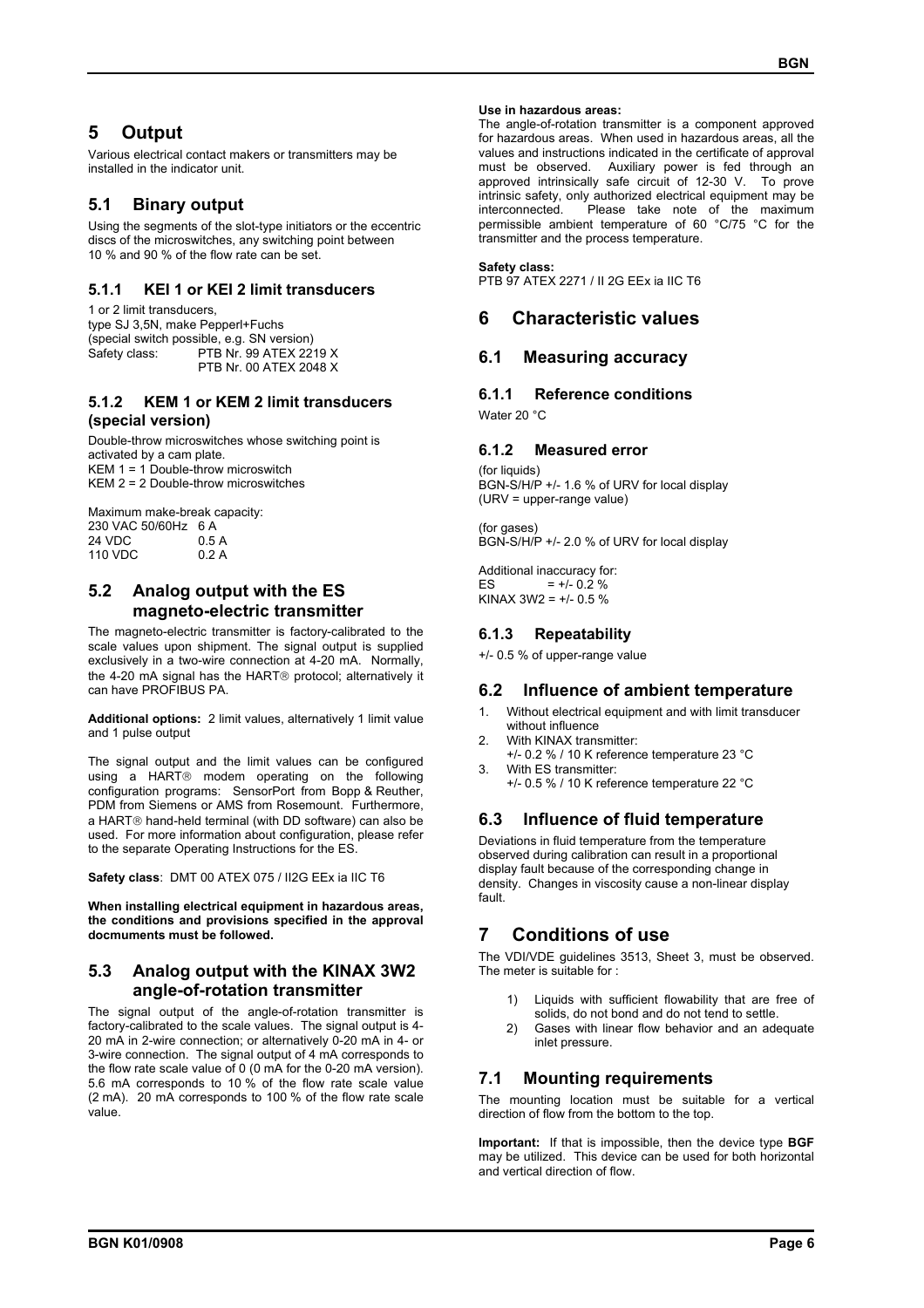The limit values for temperature and air humidity at the mounting location must be maintained. Avoid corrosive atmospheres. If this cannot be avoided, ventilation must be installed.

Please make sure that there is adequate clearance from parts that might cause magnetic interferences such as solenoid valves and ferromagnetic components like steel brackets/supports. We recommend that the minimum lateral distance between two adjacently mounted devices be **300 mm**. The devices can be mounted close together if vertically offset by one device length. The minimum lateral clearance for interfering steel parts should be **200 mm**. In case of doubt, check the interference by moving the device back and forth in the selected distance by about 200 mm and testing whether the pointer position changes.

Select the mounting location so as to enable a reliable reading of the scale values. Please take note as well of the space requirement for any possible disassembly of the device. As a rule, inlet and outlet sections in front of and behind the device are unnecessary if the medium has a linear flow profile. Avoid mounting accessories converging on one side in front of the device. However, if this is indispensable maintain a minimum device length of 250 mm as an inlet section.

The nominal size of the pipes to be connected must correspond to that of the meter. Avoid fittings converging on one side directly in front of the device. As a rule, install valves behind the measuring equipment if there are gases involved.

## **7.1.1 Mounting/start-up**

The device must be mounted in accordance with the direction of flow from the bottom to the top (perpendicularly). Please observe the prior reference to the BGF-type device.

The nominal size of the device and that of the pipes must be the same. The pressure stages and, hence, the dimensions of the flanges must coincide. The surface roughness of the flange sealing surface must be suitable for the prescribed gaskets.

Please check whether possible accessories like spring stops, gas/liquid-type dampers are still correctly sitting on the flange. Check whether the mounting clearance between the flanges of the pipes corresponds to the assembly dimension of the device plus two gaskets. To achieve stress-free mounting, the flanges of the pipes must be aligned parallel to each other.

Use connecting bolts and gaskets in the prescribed dimensions. The gaskets must be suitable for the operating pressure, the temperature and the measured medium. With PTFE-coated devices, use gaskets whose interior and exterior diameter correspond to the sealing strip of the device.

Tighten the screws crosswise so that the process connections are tight. See to the tightening torques of screws especially with PTFE-coated devices.

The maximum torques for PTFE-coated devices are: DN15/DN25 = 14 Nm/DN50 = 25 Nm/DN80 = 35 Nm/DN100 = 42 Nm (following VDI/VDE Guideline 3513).

Please check whether the pipe is adequately stable to rule out the possibility of vibration or swinging of the device. (Do not use steel mounting parts on the device.)

When gas is used as the medium, pay special attention to the position of the valve. If the device is calibrated to more than 1.013 bars absolute pressure, the valve is usually installed behind the flowmeter. At 1.013 bars absolute pressure (free exhaust) install it in front of the device.

If there is risk of dirt or solid matter penetrating the process pipes, flush them beforehand so that these materials do not get caught in the device. Ferromagnetic solid matter such as spatter can lead to the breakdown of the device. If these materials are still present during normal operating conditions, mount a magnetic filter (accessory) in front of the device. When using liquids, flush to avoid a surge of gas bubbles. Slowly increase the supply pressure when using gases to prevent pressure surges. Basically, avoid activation using solenoid valves to prevent the float from shooting upwards.

## **7.1.1.1 Gas measurement**

When using gases, slowly let the operating pressure rise. At the same time, vary the operating pressure through a setting valve so that the float is not knocked around since otherwise this would damage the measuring element.

## **7.1.2 Device settings**

The measuring equipment is delivered ready for operation according to your order specifications. **The limit transducers** are set to the desired values. If you have submitted no requirements, the basic setting for

1 contact device: - Minimum contact switching point at 10 % of descending flow (damped/closed-circuit principle).

2 contact devices: Minimum contact switching point at 10 % of descending flow and maximum contact switching point at 90 % of ascending flow.

## **7.1.3 Adjusting the limit transducer**

The contacts are adjustable through the contact position indicators located on the scale. Dismantle the indicator cover, unfasten the contact position indicators, set to the desired value and reattach them.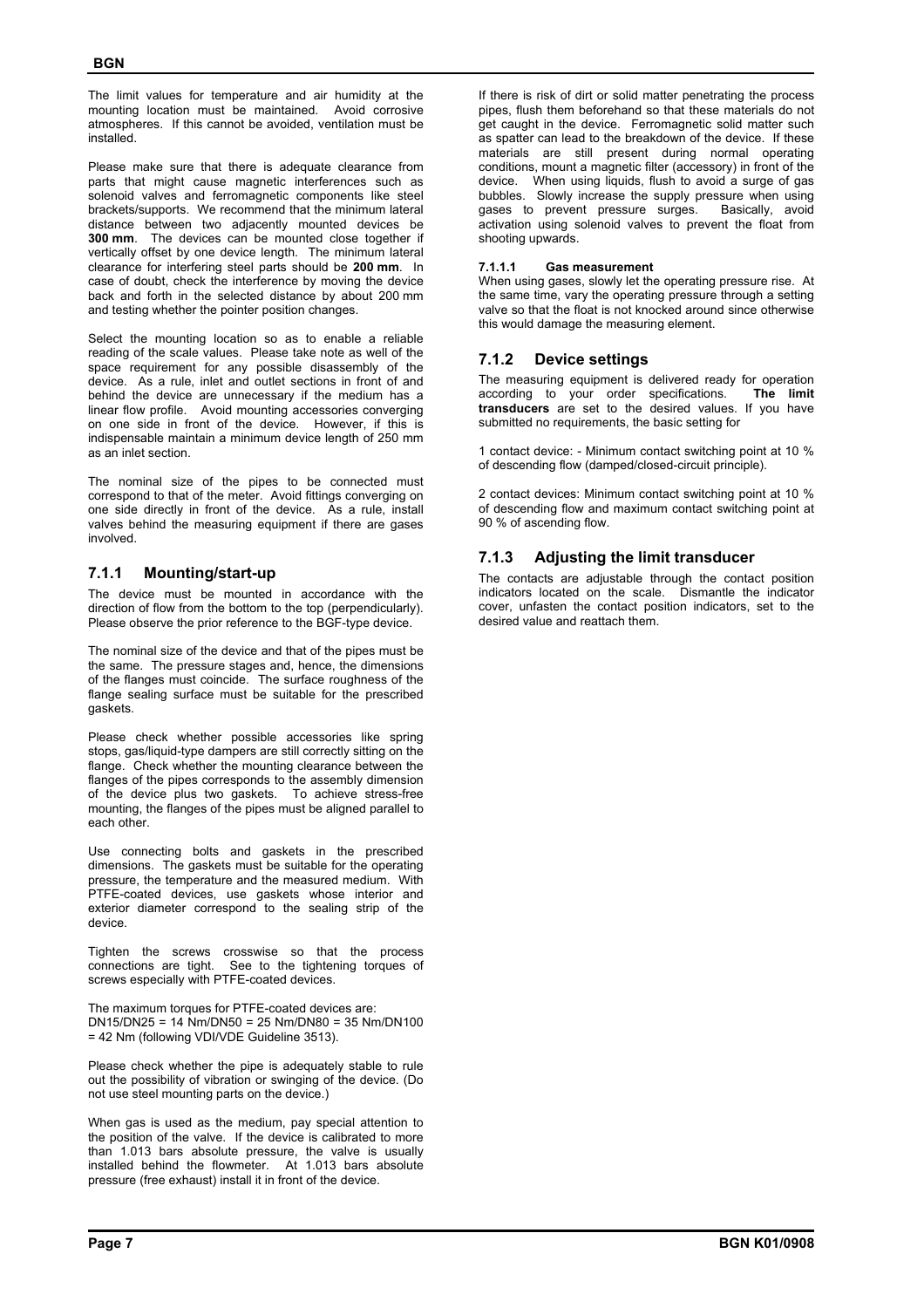#### **7.1.4 Operation in hazardous areas**

#### **7.1.4.1 Without electrical equipment**

The basic version of the flowmeter is a *non-electrical device* without its own ignition sources and meets DIN EN 13463-1 requirements. It can be used in hazardous areas that require Category 2 equipment.



Since the device does not have its own power sources that would result in a temperature increase, the fluid temperature is decisive for the maximum surface temperature.

When used in potentially explosive dust atmospheres, the device must be cleaned regularly in order to avoid deposits exceeding 5 mm.

#### **7.1.4.2 With built-in electrical limit transducers**

When the limit transducers are installed, the device becomes an electrical assembly and receives a marking in accordance with DIN EN 50014 from the entire device with the built-in electrical limit transducers.

The electrical and thermal data and the special conditions of the EC Type Examination Certificate of the built-in limit transducers must be observed (see also the diagram in Section 7.3.2).

The influence of the fluid temperature on the built-in limit transducers must be observed. The overtemperature of the maximum fluid temperature based on the maximum ambient temperature must be considered with a factor according to the following table:

| Nominal size                          | Factor for<br>standard<br>version | Factor for the<br>device with the<br>indicator pulled<br>forward |
|---------------------------------------|-----------------------------------|------------------------------------------------------------------|
| DN <sub>15</sub> and DN <sub>25</sub> | 02                                | 0.07                                                             |
| DN40 and DN50                         | 0.25                              | 0.085                                                            |
| DN80 and DN100                        | 0.3                               |                                                                  |

#### **Example for built-in limit transducer for DN 15 and DN 25:**

| Max. ambient temperature   | $T_{amb}$ = 40 °C |
|----------------------------|-------------------|
| Max. fluid temperature     | $T_m = 120 °C$    |
| Factor for brought-in heat | $= 0.2$<br>F.     |
| Temperature class          | Τ4                |

- $T_{\ddot{\text{o}}}$  = Overtemperature
- $T_a$  = Ambient temperature of limit transducer

 $T\ddot{u} = Tm - Tamb = 120\degree C - 40\degree C = 80\degree C$ 

 $Ta = Ti\ddot{v} + F + Tamb = 80^{\circ}C \cdot 0.2 + 40^{\circ}C = 56^{\circ}C$ 

In accordance with the tables in the PTB 99 ATEX 2219 X EC Type Examination Certificate, the SJ 3,5-... N... inductive sensor must be operated in the T5 temperature class with an intrinsically safe circuit that does not exceed the maximum values of the Type 3 circuit.

When using the device in hazardous areas, follow the applicable national installation rules.

**Example for calculating the max. fluid temperature based on the max. ambient temperature for the built-in sensor Type ES for DN 15/25.** 

$$
T_a = 70 °C
$$
  
T<sub>amb</sub> = 60 °C  
F = 0.2

$$
Tm = \left(\frac{Ta - Tamb}{F}\right) + Tamb = \left(\frac{70\degree C - 60\degree C}{0.2}\right) + 60\degree C = 110\degree C
$$

**7.1.4.2.1 Marking for the device when the SJ 3,5...N... limit transducer is built in** 



#### **7.1.4.2.2 Marking for the device when the ES magnetoelectric transmitter is built in**



#### **7.1.4.2.3 Marking for the device when the KINAX 3W2 angle-of-rotation transmitter is built in**



#### **7.1.4.3 Atmospheric conditions**

In accordance with EN 1127, a "potentially explosive atmosphere" is defined as a mixture of air and combustible gases, vapour, mist or dust under atmospheric conditions. Such conditions are defined in EN 13463-1, para. 1, with values Tatm = -20 °C to +60 °C and Patm = 0.8 to 1.1 bar. Outside this range, safety parameters for most ignition sources are not available.

Usually, variable-area flow meters operate under operating conditions outside the atmospheric conditions of 0.8 to 1.1 bar. Irrespective of the zone classification –safety parameters of explosion protection – are basically not applicable to the inside of the measuring tube.

Therefore operation with combustible products is only allowed if a potentially explosive air mixture is not formed inside the flow meter. Where this condition is not met, the operator will need to assess the ignition hazard in each individual case and give due consideration to existing parameters (e.g. pressure, temperature, process product, materials of construction for the measuring tube).

#### **7.1.4.4 Ground connection**

In variable-area flow meters, it is possible under operating conditions for charge separation to occur in the measuring tube due to the transport of non-conductive fluids and/or when the flow comes into contact with non-conductive internals (e.g. liners, floats).

For that reason, variable-area flow meters must be permanently grounded by the operator by way

of the process connections (flanges) in order to discharge electrostatic build-up. The operator is also responsible for extending the ground continuity of the process pipeline.

If grounding cannot be made via the process connections (plastic process connections or undefined connections), the flow meter must be connected to the local ground potential via the flanges. This connection only ensures electrostatic grounding of the device and does not meet the requirements for equipotential bonding.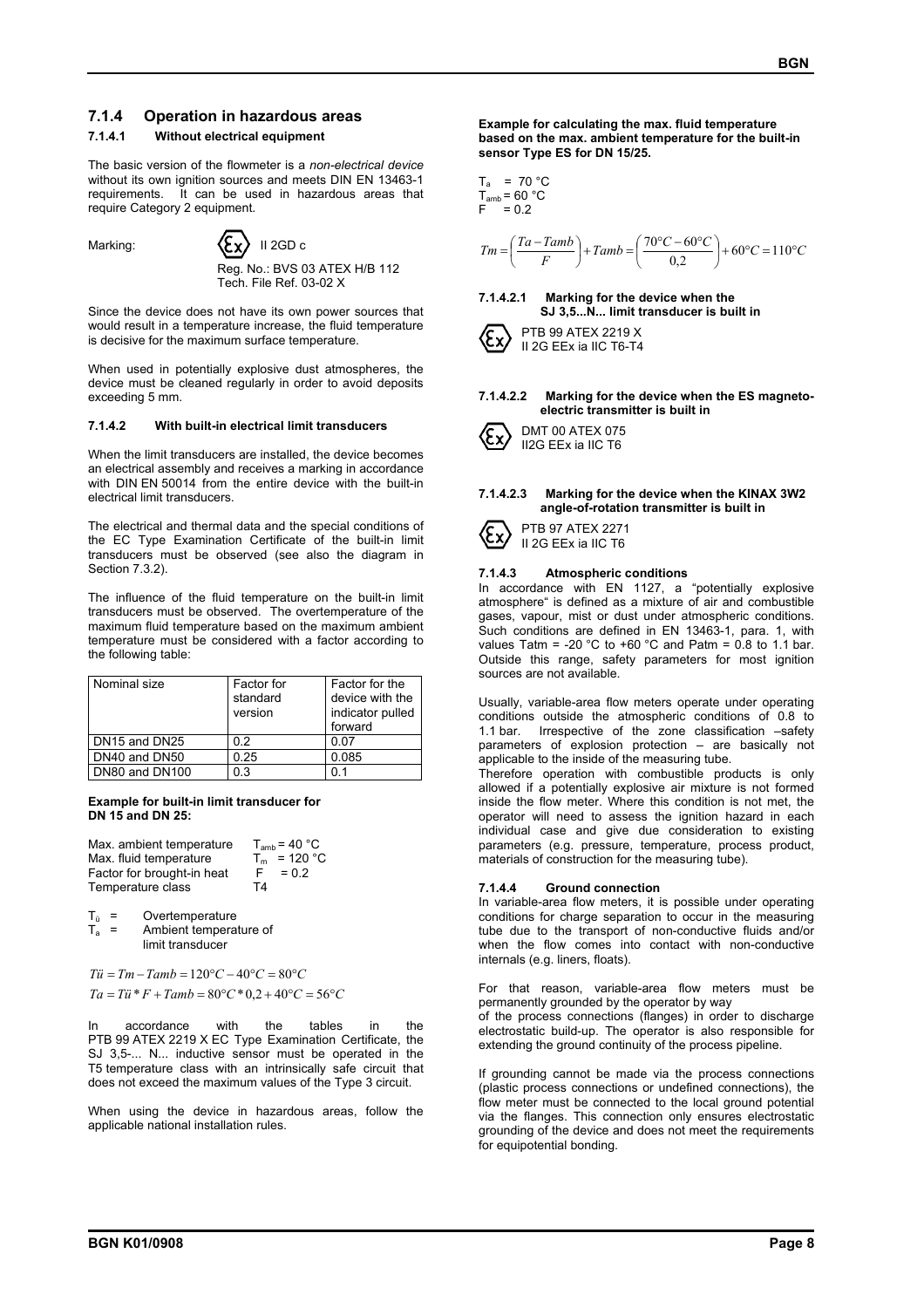## **7.2 Ambient conditions**

#### **7.2.1 Ambient temperature ranges**

Without electrical accessories: -40 °C to +80 °C With limit transducer: -40 °C to +65 °C With KINAX signal output: -40 °C to +60 °C With ES signal output: -40 °C to +70 °C

For the hazardous area version, take note of the maximum ambient temperatures depending on the temperature class as specified in the Type Examination Certificate.

## **7.2.2 Storage temperature**

The storage temperatures are identical to the ambient temperature ranges.

#### **7.2.3 Climatic category**

Weather-protected and/or unheated locations, class C according to IEC 654 Part 1

#### **7.2.4 Degree of protection**

IP 65 (Aluminum indicator unit)

IP 67 (Stainless steel indicator unit)

#### **7.2.5 Shock resistance/vibration resistance**

The meter should be protected from extreme shocks and vibrations, which could cause damage.

#### **7.2.6 Electromagnetic compatibility**

EN 61000-6-2:1999 Immunity industrial environment EN 50081-1 Emitted interference residential environment EN 55011:1998+A1:1999 Group 1, Class B NAMUR recommendation NE 21

## **7.3 Fluid conditions**

#### **7.3.1 Fluid temperature ranges**

BGN-S/H : - 40 °C to +200 °C

Special design: -80 °C to +350 °C

BGN-P : - 20 °C to +125 °C

#### **7.3.2 Diagrams: Max. ambient temperature based on the fluid temperature for the ES**

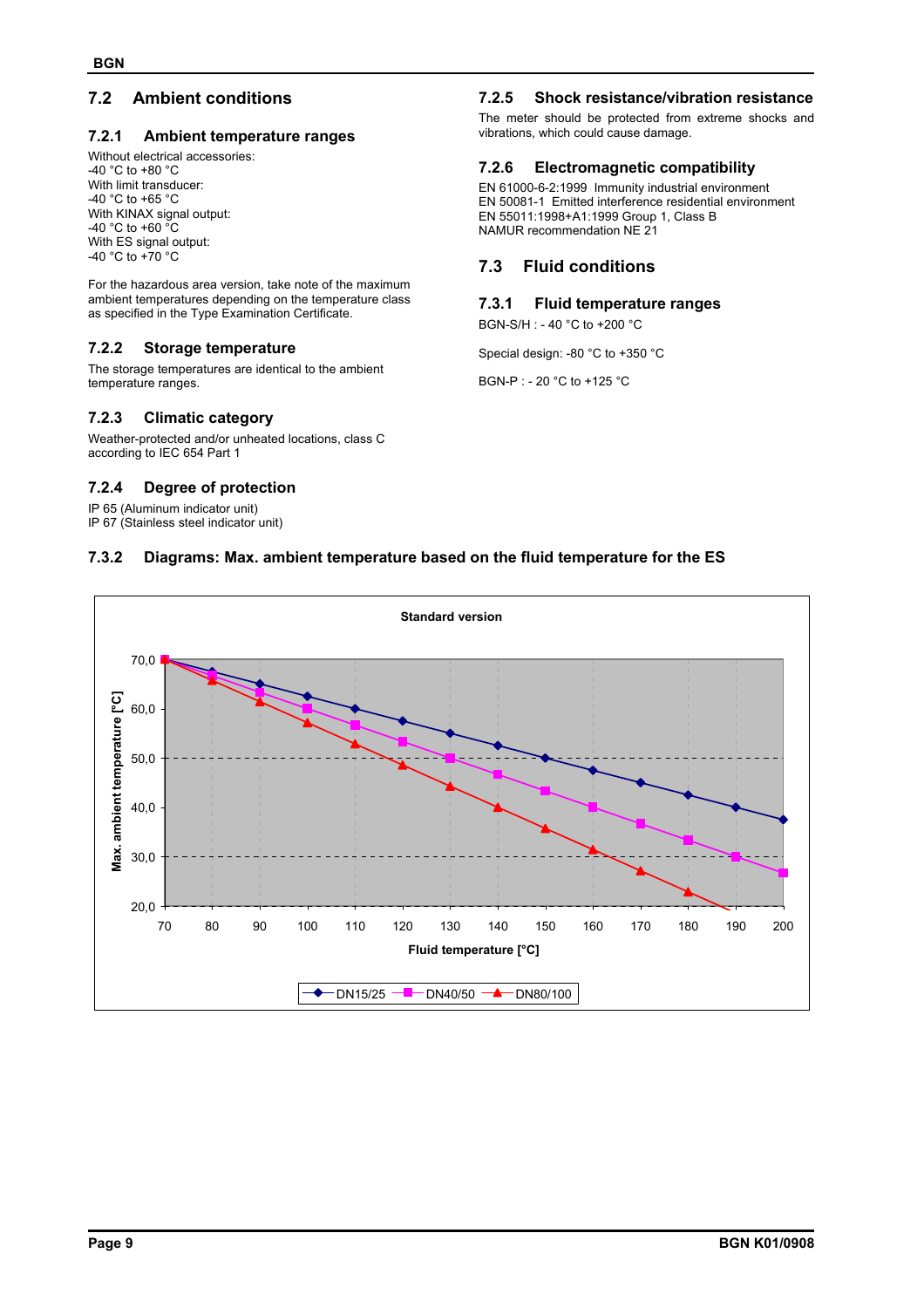

#### **7.3.3 Fluid pressure limit**

Standard design BGN-S/H – DN 15/25/40/50/80 PN 40; DN 100 PN 16 Special design – up to PN 400 BGN-P – DN 15/25/50/80/100 PN 16

#### **7.3.4 Inlet and outlet sections**

Inlet and outlet sections are not required for a linear flow profile of the fluid. For an extremely non-linear flow profile (e.g. shut-off/control valves are located in front of the meter), we recommend an inlet section with a mounting length of 250 mm (see also guidelines in accordance with VDI/VDE 3513).

#### **7.3.5 Physical state**

Liquid or gaseous

#### **7.3.6 Density**

Liquids: up to 2.0 kg/l Gases: no restrictions

#### **7.3.7 Viscosity**

The influence of viscosity depends on various factors. Therefore, it must be calculated for each application.

#### **7.3.8 Pressure (for gas measurement)**

The measured values only apply to the calibrated fluid data stated on the scale. Any change or deviation in pressure will cause a display fault.

#### **7.3.9 Pressure loss**

Depends on the meter size and the measuring range (see Measuring range table).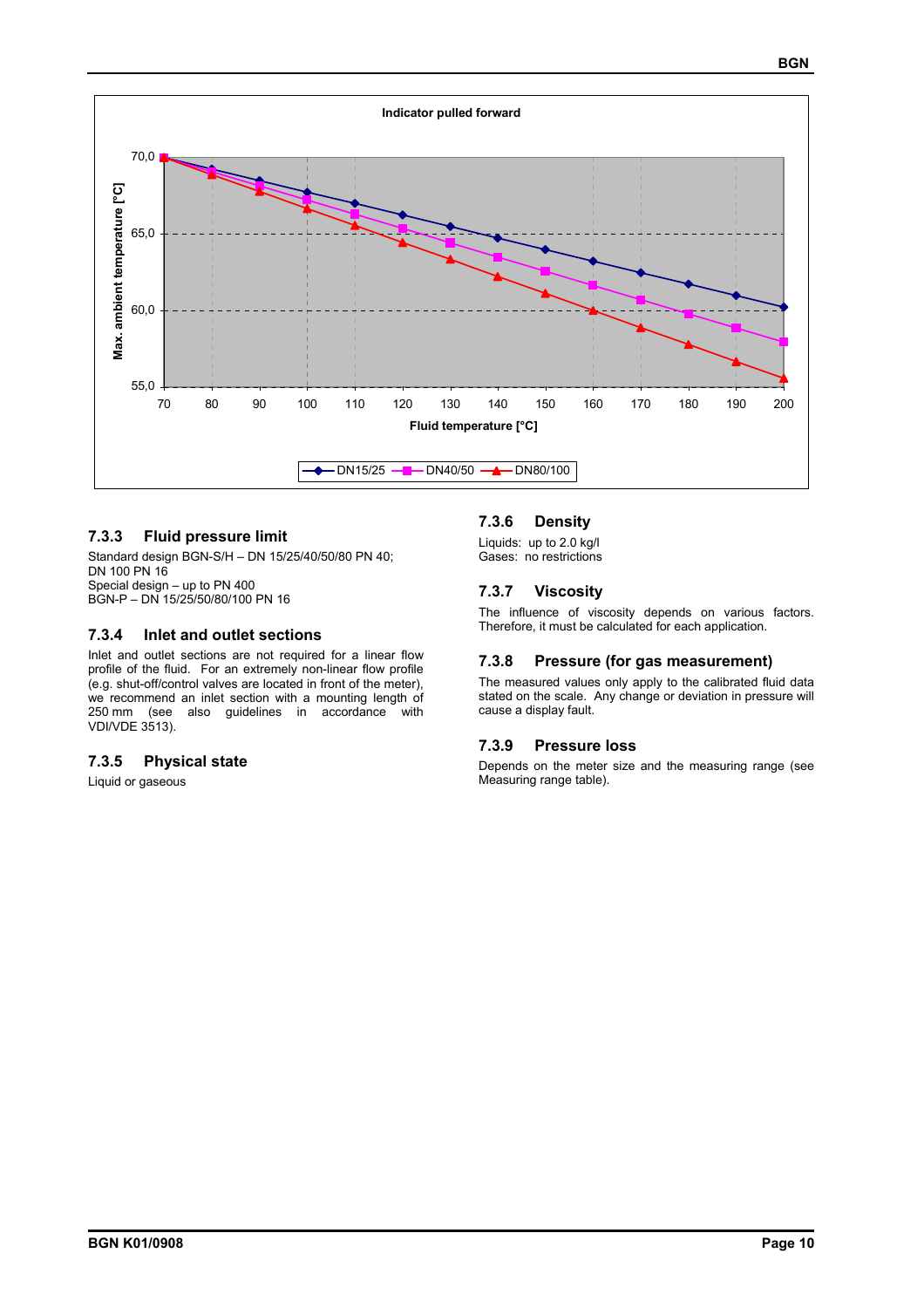## **8 Construction details**

## **8.1 Type of construction/dimensions**

## **8.1.1 Aluminum indicator housing**





#### Dimensions:

| DN  | ΡN | i.d. |     | $B$ Flange | $B_{Ermreto}$ | S   |
|-----|----|------|-----|------------|---------------|-----|
| 15  | 40 | 26   | 74  | 110        | 53            | 150 |
| 25  | 40 | 32   | 77  | 110        | 58,5          | 150 |
| 40  | 40 | 46   | 88  | 130        | 63            | 150 |
| 50  | 40 | 70   | 97  | 140        | 77,5          | 150 |
| 80  | 16 | 102  | 113 | 160        | 93,5          | 150 |
| 100 | 16 | 125  | 126 | 175        | 110           | 120 |

## **8.1.2 Dimension drawing for heating connection**





Deviating mounting dimensions:

**\*** +100 mm with the indicator pulled forward

#### **8.1.2.1 Connections for heating jacket**

| Pipe for                 | Ermeto 12 mm    |              |
|--------------------------|-----------------|--------------|
| Flange in acc. with DIN  | DN 15 or DN 25  | <b>PN 40</b> |
| Flange in acc. with ANSI | $\frac{1}{2}$ " | $150$ lbs    |

The DN 25 flange is a special version.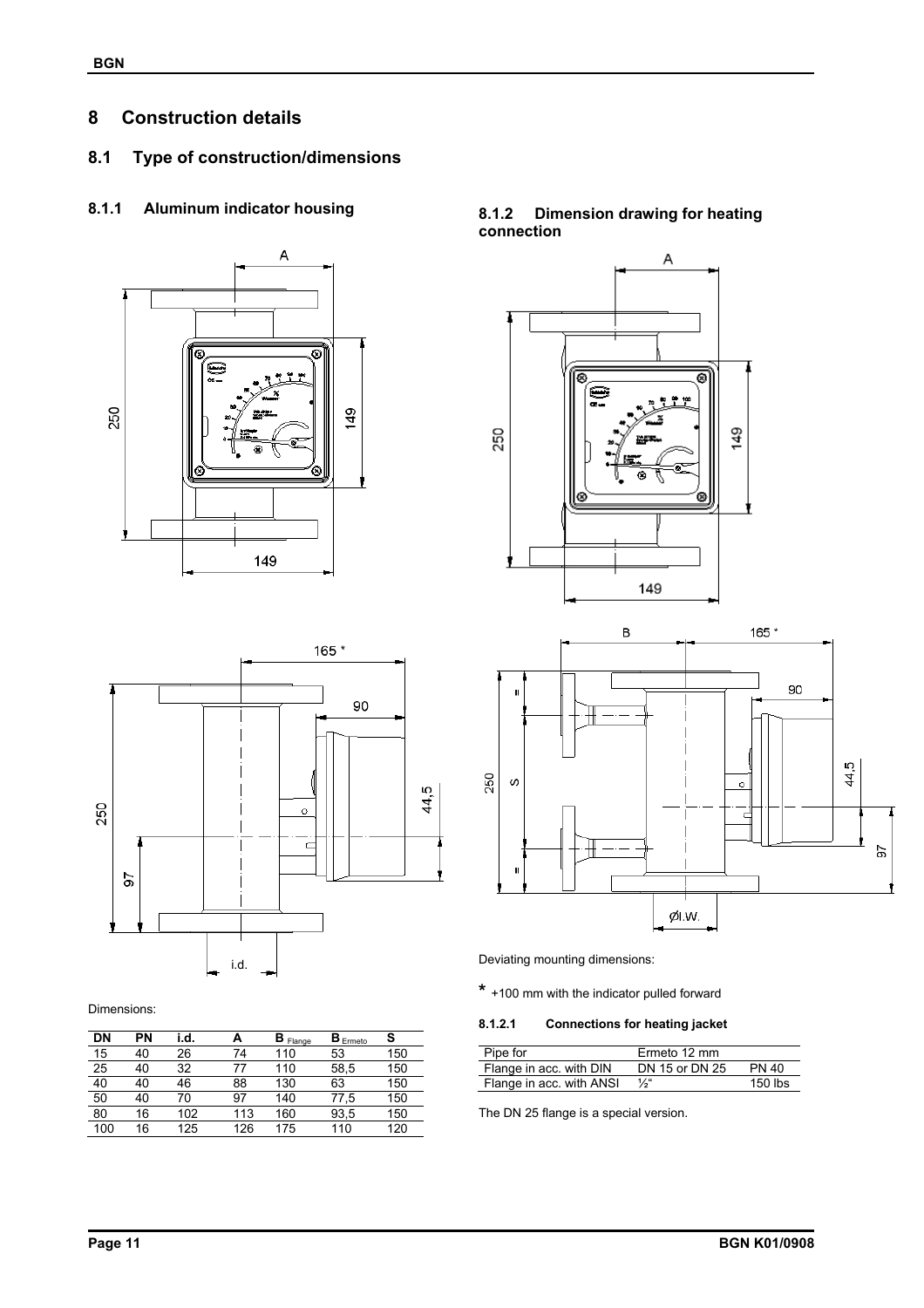## **8.1.3 Indicator housing made of stainless steel**



## **8.2 Weight**

| Nominal size  | Weight [kg] |
|---------------|-------------|
| <b>DN 15</b>  |             |
| DN 25         | 42          |
| <b>DN 40</b>  | ี่ค         |
| <b>DN 50</b>  | 75          |
| <b>DN 80</b>  | 13          |
| <b>DN 100</b> | 18          |
|               |             |

| Nominal size                     | Weight [kg] |
|----------------------------------|-------------|
| 3/ <sub>4</sub> ", 150 lbs, ANSI |             |
| B <sub>16.5</sub>                |             |
| 1", 150 lbs, ANSI                | 42          |
| B <sub>16.5</sub>                |             |
| 1 1/2", 150 lbs, ANSI            | 6           |
| B <sub>16.5</sub>                |             |
| 2", 150 lbs, ANSI                | 75          |
| B <sub>16.5</sub>                |             |
| 3", 150 lbs, ANSI                | 13          |
| B <sub>16.5</sub>                |             |
| 4", 150 lbs, ANSI                | 18          |
| B <sub>16.5</sub>                |             |



| i.d. = inside diameter |  |  |  |
|------------------------|--|--|--|
|------------------------|--|--|--|

| <b>DN</b> | ΡN | Inside diameter |     |
|-----------|----|-----------------|-----|
| 15        | 40 | 26              | 100 |
| 25        | 40 | 32              | 103 |
| 40        | 40 | 46              | 110 |
| 50        | 40 | 70              | 122 |
| 80        | 16 | 102             | 138 |
| 100       | 6  | 125             | 151 |

Deviating mounting dimensions:

**\*** +100 mm with the indicator pulled forward

| Weight [kg] |
|-------------|
| 34          |
|             |
| 47          |
|             |
| 6.8         |
|             |
| 8.5         |
|             |
| 14.5        |
|             |
| 20          |
|             |
|             |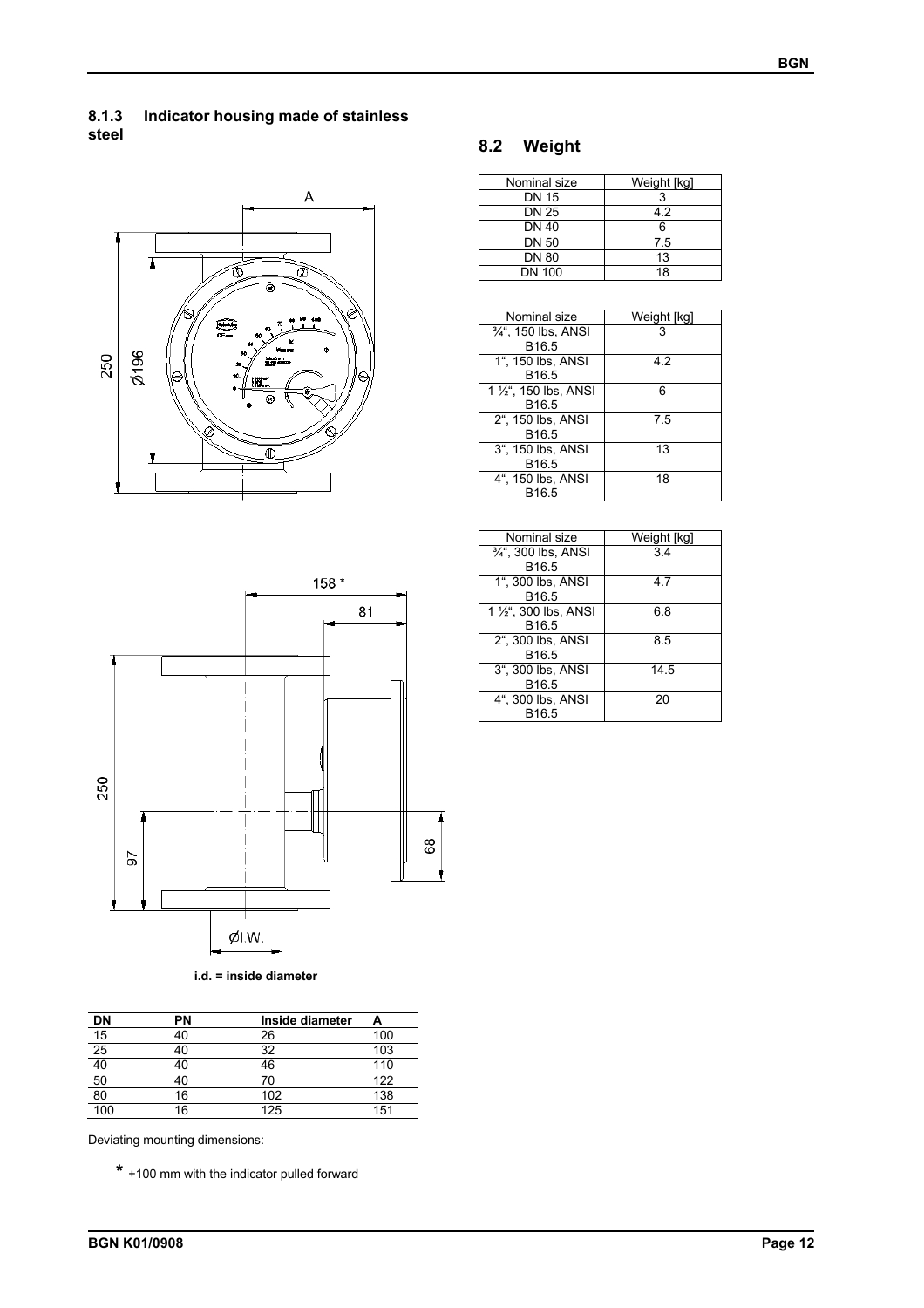## **8.3 Material**

Fitting

| Type                         | Measuring tube  | Lining of<br>measuring<br>tube | Flanges         | Flange lining | Float           |
|------------------------------|-----------------|--------------------------------|-----------------|---------------|-----------------|
| $BGN-S$                      | Stainless steel | none                           | Stainless steel | none          | Stainless steel |
| $BGN - P$                    | Stainless steel | <b>PTFE</b>                    | Stainless steel | <b>PTFE</b>   | <b>PTFE</b>     |
| $BGN - H$<br>DN15/25 3/4"/1" | Hastellov HC4   | none                           | Hastellov HC4   | none          | Hastellov HC4   |
| $BGN - H > DN40 / 1½"$       | Hastellov HC4   | none                           | Stainless steel | Hastellov HC4 | Hastellov HC4   |

| Indicator     |                 |                                      |
|---------------|-----------------|--------------------------------------|
| Type          | Base plate      | Housina                              |
| $BGN - S/P/H$ | Aluminum        | Aluminum, safety glass window        |
| Optional      | Stainless steel | Stainless steel, safety glass window |

#### **8.4 Process connection**

|               | <b>BGN-S/H</b> | <b>BGN-P</b> |
|---------------|----------------|--------------|
| DN 15         | <b>PN 40</b>   | <b>PN 16</b> |
| <b>DN 25</b>  | <b>PN 40</b>   | <b>PN 16</b> |
| DN 40         | <b>PN 40</b>   | <b>PN 16</b> |
| <b>DN 50</b>  | <b>PN 40</b>   | <b>PN 16</b> |
| <b>DN 80</b>  | <b>PN 40</b>   | <b>PN 16</b> |
| <b>DN 100</b> | <b>PN 16</b>   | <b>PN 16</b> |

|                   | <b>BGN S/H</b>  |                       | <b>BGN P</b>    |                |
|-------------------|-----------------|-----------------------|-----------------|----------------|
| ANSI 3/4" B16.5   | 150 lbs         | 300 lbs $"$           | 150 lbs $^{2}$  | 300 lbs $2$    |
| ANSI 1" B16.5     | 150 lbs $^{1}$  | 300 lbs $'$           | 150 lbs $^{2}$  | 300 lbs $^{2}$ |
| ANSI 1 1/2" B16.5 | 150 lbs $^{17}$ | 300 lbs $\frac{1}{2}$ | 150 lbs $^{2)}$ | 300 lbs $^{2}$ |
| ANSI 2" B16.5     | 150 lbs $^+$    | 300 lbs $'$           | 150 lbs $^{2}$  | 300 lbs $^{2}$ |
| ANSI 3" B16.5     | 150 lbs $^+$    | 300 lbs $'$           | 150 lbs $^{2}$  | 300 lbs $^{2}$ |
| ANSI 4" B16.5     | 150 lbs $^{2)}$ | 300 lbs $^{2}$        | 150 lbs $^{2)}$ | 300 lbs $^{2}$ |

1) Entire device PN 40 2) Entire device PN 16

Additional equipment: special flanges, union, food connection, welding connection

**The S/H versions in special design are available up to PN 400.** 

## **8.5 Magnetic filter**

The BGN flowmeter is sensitive to impure media. Before installing the device, clean the pipes of dirt, spatter and other foreign matter. If the medium comes with solid particles, connect a suitable filter in series. When dealing with flow media with ferrous particles, we recommend the connection of a magnetic filter.

To protect both magnetic filter types, MF-S (stainless steel) and MF-P/S (PTFE/stainless steel), from corrosion, encapsulated permanent magnets are laid out in spiral form. The spiral mounting produces optimum effect at small pressure loss. The filter can be supplied with groove or tongue, projection or return, other standards or special connections according to customer wishes.

Dimensions:

| DN              | $g$ (mm) |
|-----------------|----------|
| 15              | 45       |
| $\overline{25}$ | 68       |
| 40              | 88       |
| 50              | 102      |
| 65              | 122      |
| 80              | 138      |
| 100             | 158      |

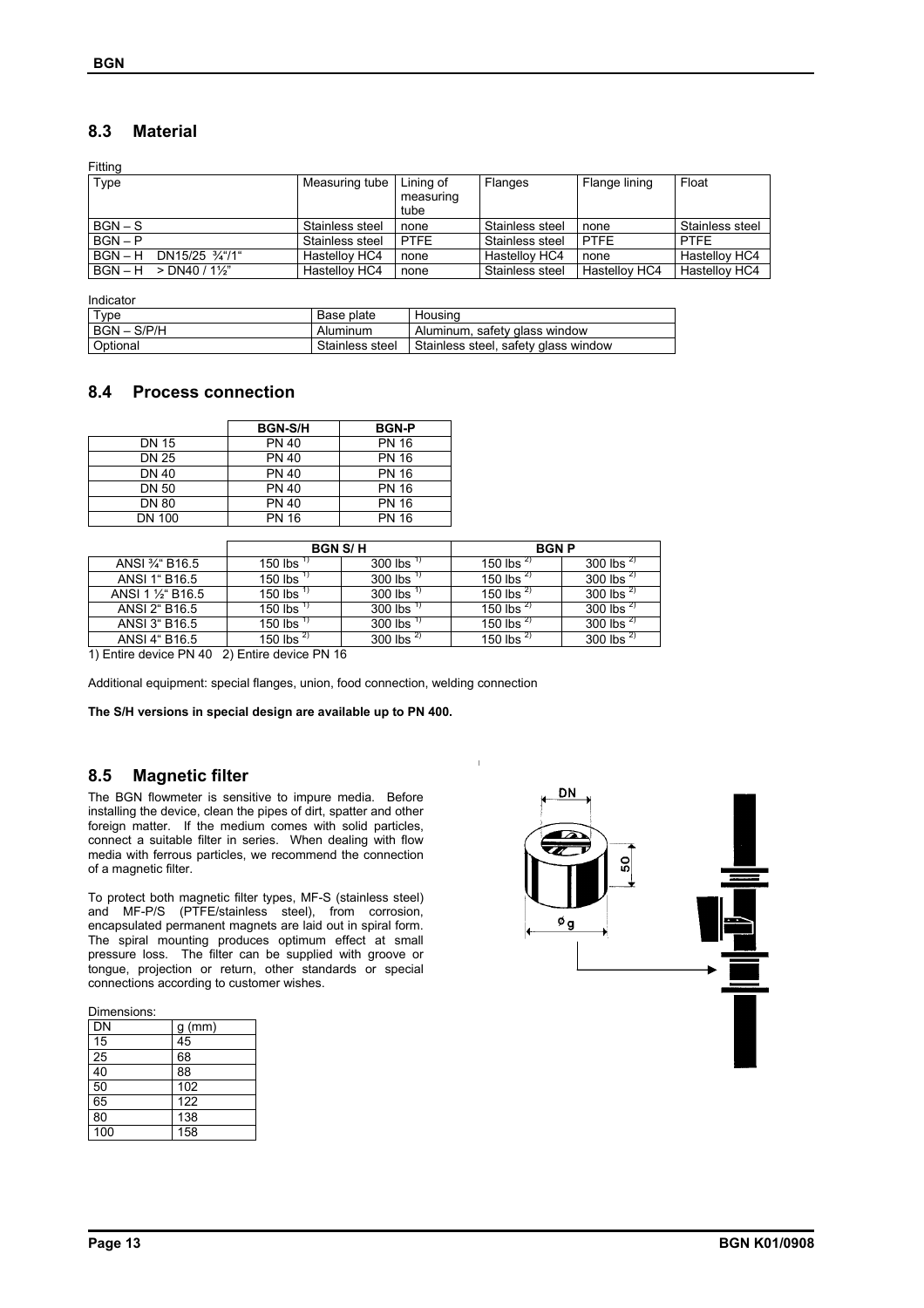## **8.6 Electrical connection**

#### **Wiring**

To connect the auxiliary power, remove the indicator cover, insert the connector cable into the cable gland and attach it to the terminals according to terminal diagram. Tighten the cable gland securely, remount the indicator cover and close it tightly.



## **8.6.1 Wiring diagram for ES transmitter (signal output 4-20 mA with HART)**

## **8.6.2 Wiring diagram for ES transmitter with 4-20 mA output and 2 limit transducers**

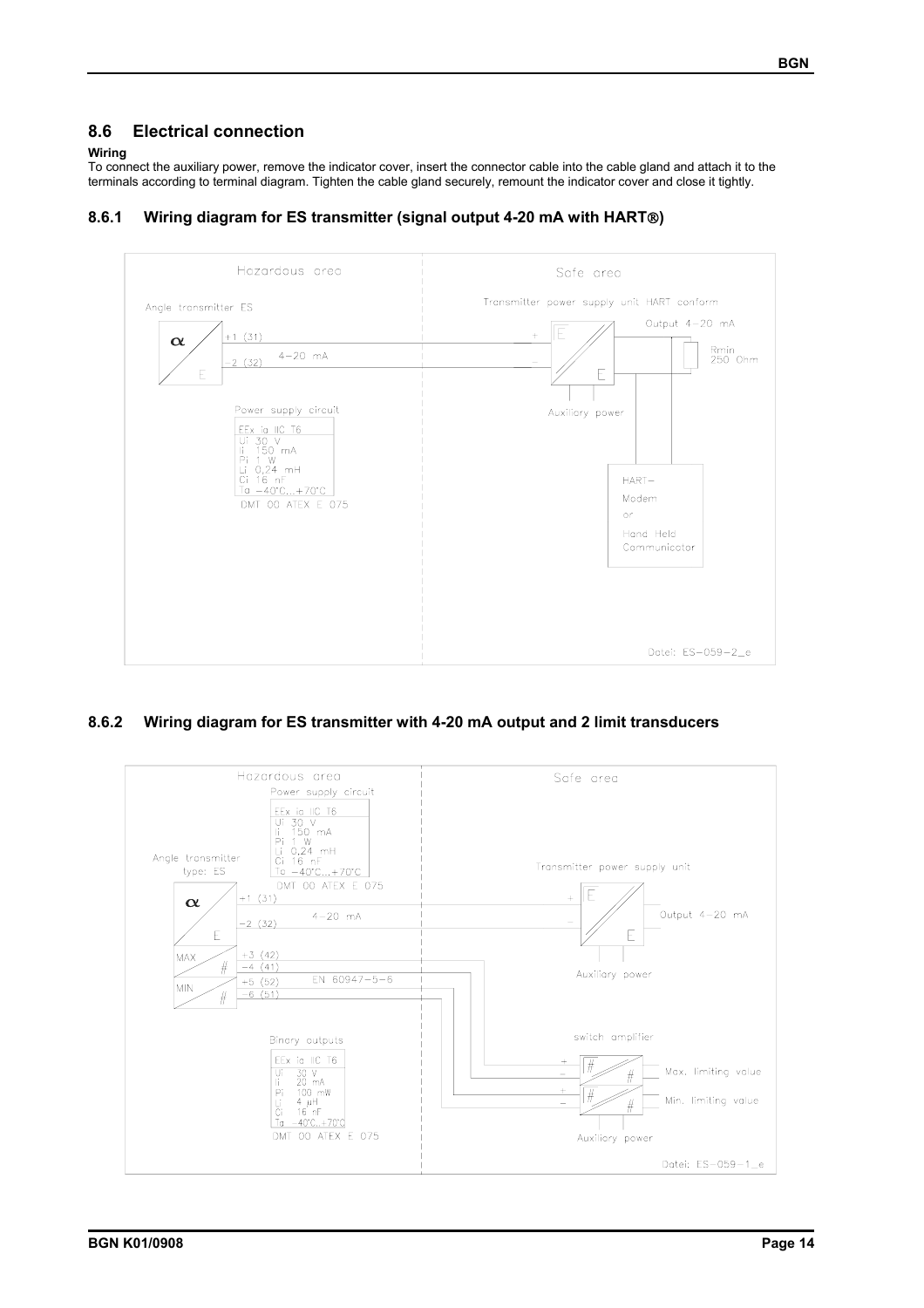#### **8.6.3 Wiring diagram for ES transmitter with 4- 20 mA output, pulse output and limit transducer**



## **8.6.4 Wiring diagram for inductive limit transducers**

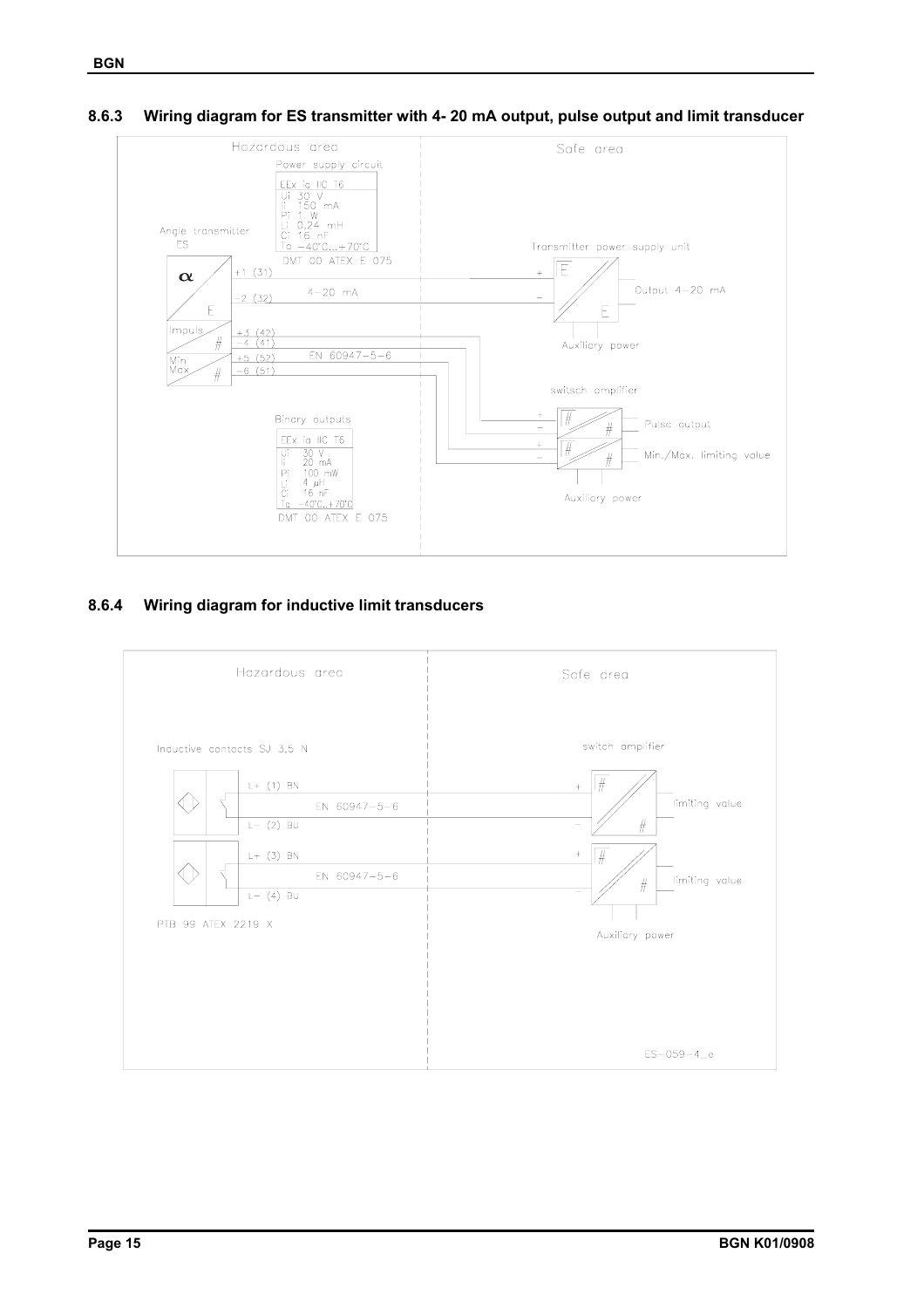## **8.6.5 Wiring diagram for KINAX 3W2 transmitter with 4-20 mA output, 2 wires**



## **8.6.6 Wiring diagram for KINAX 3W2 transmitter with 4-20 mA output, 3 wires**

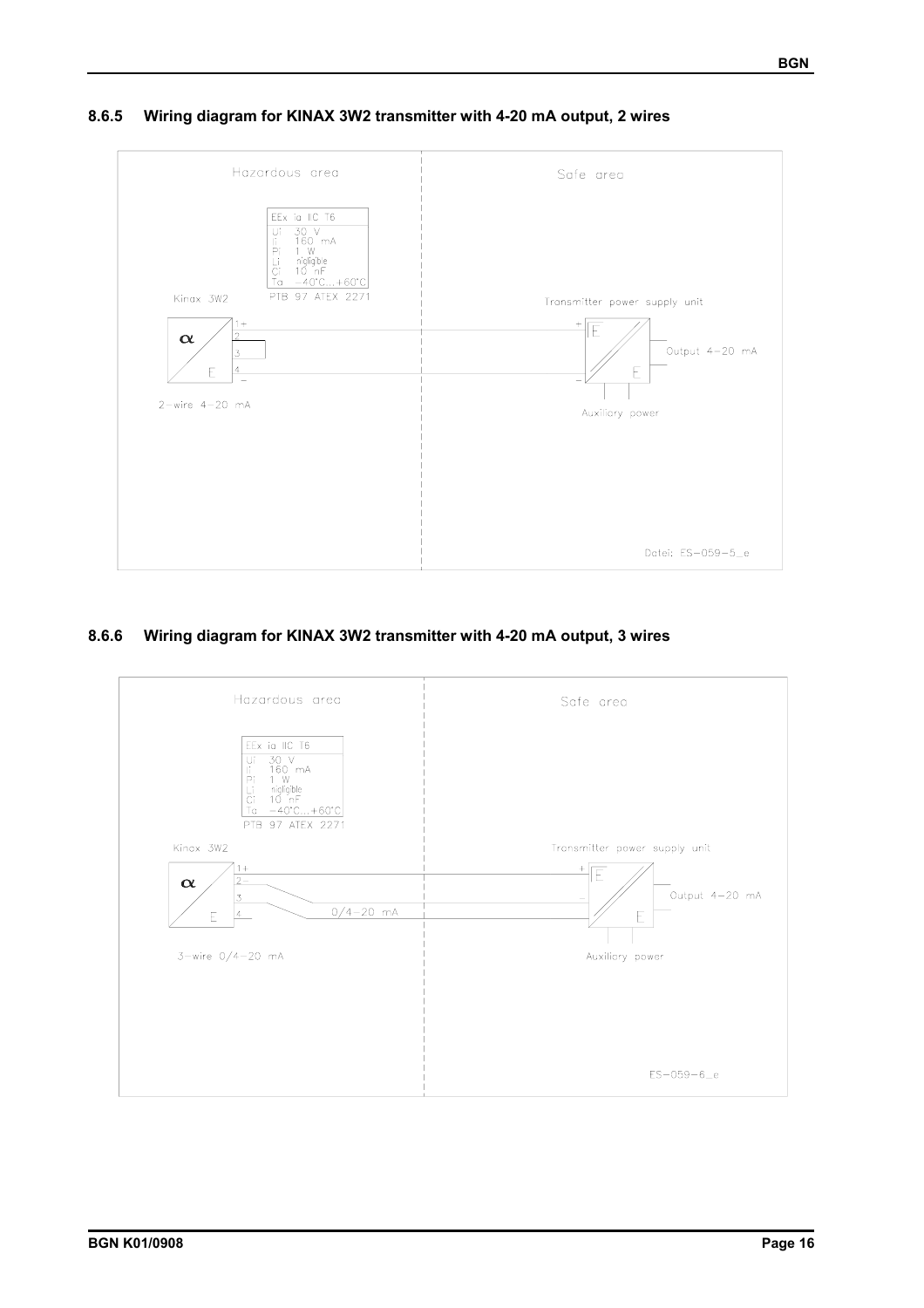



## **8.6.8 Wiring diagram for KEM 1 and KEM 2 double-throw microswitches**

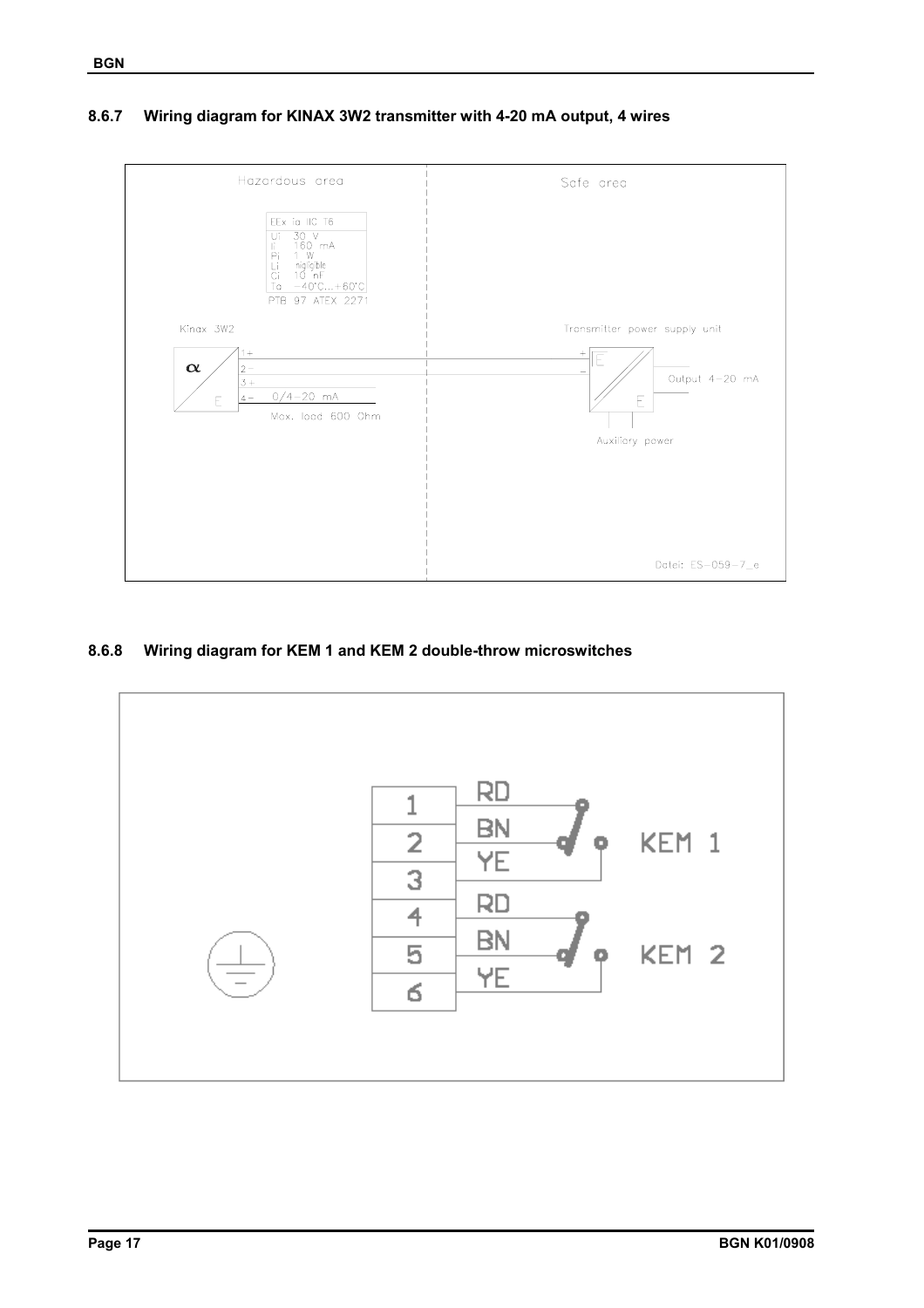## **9 Indicator unit**

- Analog indicator approx. 90° with pointer
- Customized product scale
- ES transmitter with freely programmable user interface Parameters may be changed based on the ES
- Operating Instructions.

## **10 Auxiliary power**

see Electrical connection

## **11 CE mark**

The measuring system meets the statutory requirements of the following EU directives: Directive 94/9/EC (Equipment and Protective Systems for Use in Potentially Explosive Atmospheres), the Electromagnetic Compatibility (EMC) Directive 89/336/EEC and the Pressure Equipment Directive 97/23/EC.

Measuring sensors with a connection nominal size equal to or smaller than or DN 25 fall within the scope of application of Article 3, section 3, of the Pressure Equipment Directive and need no CE mark in accordance with this directive.

Kobold Messring confirms compliance with the directives by attaching the CE mark.

## **12 Order information**

Please include the following information in your order: Product data, specific weight, temperature, pressure, viscosity, material design, connection size, measuring range, desired accessories, required approvals and material certificates. **See Device selection by model code.**

## **12.1 Available accessories**

- Stainless steel indicator unit, glass window IP 66
- Indicator unit for high or low temperatures pulled forward by 100 mm
- Fitting with heating or cooling jacket (with Ermeto or flange connection)
- Float system with viscous damping
- Float system with gas damping
- Float system with spring stop
- 1 or 2 inductive limit transducers
- KINAX or ES electric transmitter
- Drainable fitting (pump has been disconnected)
- Magnetic filter

## **13 Standards and directives, certificates and approvals**

- Certified to DIN-EN 9001
- Production in accordance with AD guidelines and HPO approval (TRB200/TRD201)
- TÜV approval for welding requirements in accordance with DIN-EN 729-2
- Measuring range rated and converted to other products according to VDE/VDI guidelines 3513
- Directive 94/9/Ec (Equipment and Protective Systems for Use in Potentially Explosive Atmospheres)
- EN 50014:1997+A1-A2 General requirements
- EN 50020:1994 Intrinsic safety "i"
- Directive 89/336/EEC (EMC Directive)
- EN 61000-6-2:1999 Immunity industrial environment
- EN 50 081-1 Emitted interference residential environment
- EN 55011:1998+A1:1999 Group 1, Class B
- NAMUR recommendation NE 21
- EN 60529 Degrees of protection through housing (IP code)
- EN 61010 Safety requirements for electrical measuring, control and laboratory devices
- $EN 60947-5-6:2000 Switchgear$  and controlgear
- Directive 97/23/EC (Pressure Equipment Directive)

## **14 Safety instructions**

#### **14.1 Intended use**

The BGN variable-area flowmeter may be used only for flow measurements of fluid and gaseous media. The manufacturer shall not be liable for damages that may result from unintended or inappropriate use.

When dealing with an aggressive medium, clarify the material durability of all wetted parts.

When using the device in hazardous areas, follow the applicable national installation rules.

## **14.2 Installation, start-up and operating personnel**

Only trained specialists authorized by the system operator may carry out the installation, electrical installations, start-up, maintenance and operation. They must read and maintenance and operation. understand the operating manual and follow its instructions.

The required mounting, electrical installation, start-up and maintenance work may only be carried out by expert and authorized persons designated by the plant operator.

Basically, follow the conditions and provisions applicable in your country.

## **15 Packaging, mounting and shipment**

Carefully unpack the device to avoid damaging it. The float is secured against damage in transit depending on the device size. Remove this transport protection from the fitting. By pressing the float from the bottom upwards (using a wooden stick, for example), check whether the float can easily be moved upwards and slides back downwards. The pointer position of the indicator unit must follow the direction of movement of the float.

With the help of the delivery note enclosed in the packaging, check whether all technically relevant data coincide with your requirements.

Storage and installation must be done in a clean and dry room so that contamination – especially of the interior of the fitting – is avoided. Follow the limit values for ambient temperature. When transporting the device to a remote mounting location, we recommend that you reuse the factory-issued packaging and the transport protection.

## **16 Maintenance**

The device requires no maintenance if used according to its intended purpose. However, if cleaning is necessary to remove dirt from the measuring ring or the float, take note of the following aspects:

- Please take note that, with devices with built-in electrical equipment, removing the indicator cover restricts the EMC protection.
- Before removing a device, make sure that the pipeline is free from the product, is pressureless and has cooled down.
- Fittings with the insides coated may be carefully cleaned after removal with a brush and the appropriate cleansing agent. Carefully clean the float from possible coating. Attention: do not use the measuring ring/cone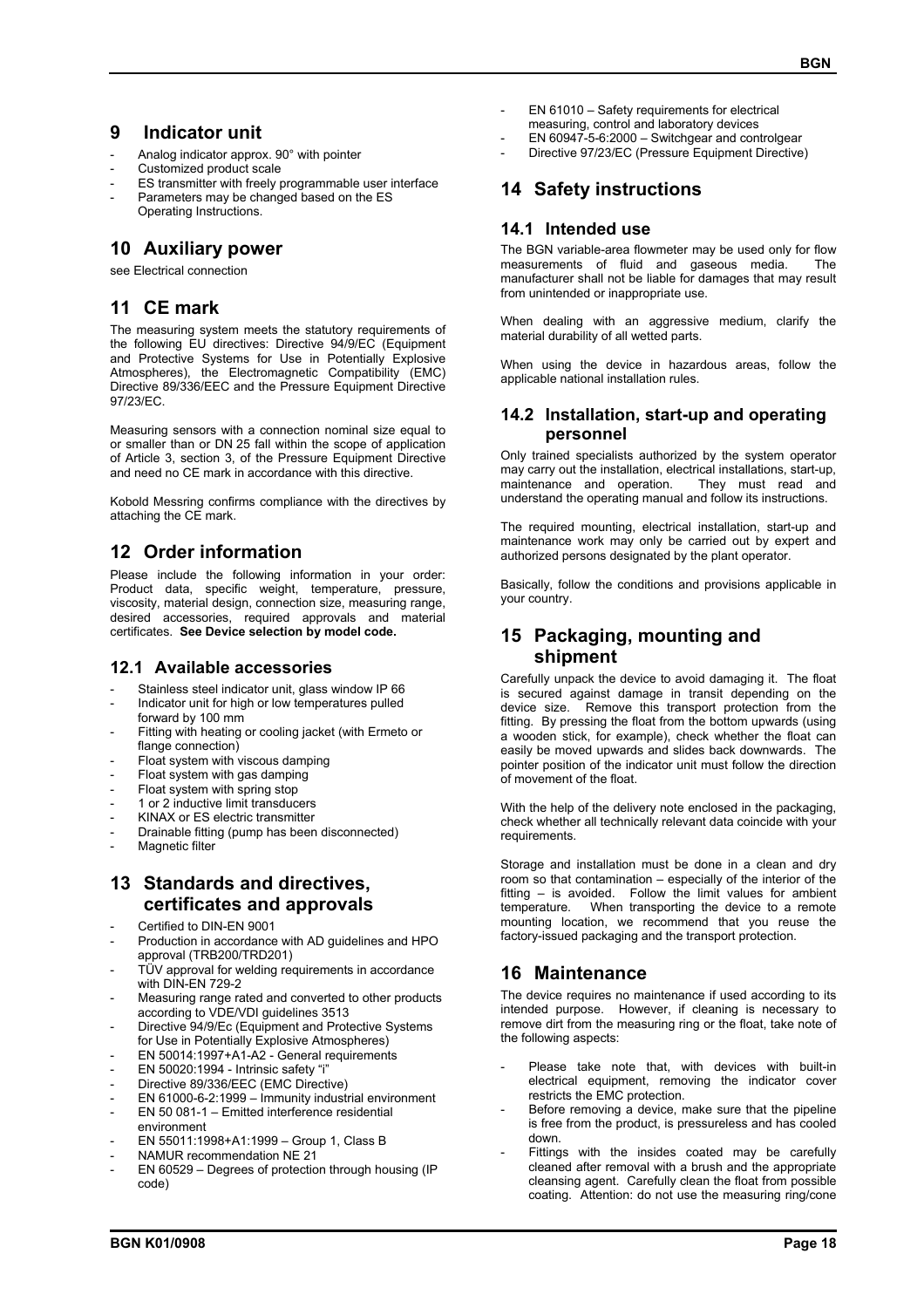and float with hard objects (see Removing/installing the cone/float).

- The switching points of the limit transducers are adjustable. To do this, remove the indicator cover, unfasten the contact point indicator located on the scale and readjust it. After the adjustment, reattach the bolts of the contact point indicator. Reinstall and tighten the indicator cover.
- The calibration of the KINAX signal output is firmly set and not adjustable. Do not adjust the potentiometer of the transmitter.
- The parameterization of the ES is possible and is done via HART®. Please refer to the separate Operating Instructions for the ES.
- The gas and viscous damping cylinders can be checked for dirt (see Installing/removing the damping sets).

## **17 Installing and removing cone, float, damping sets/spring stop**

To remove the float (cone/float), detach the device from the pipe. Then clamp the device horizontally in a vise, making sure that fitting is not damaged.

**Device with measuring ring**: By using a suitable tool on the guide star secure the float from contortion from above in the fitting, and remove the lower guide star's retaining screw identifiable from below in the fitting and the guide star. The float can then be taken out from above.

**Device with cone**: Unscrew the cone with the float using a suitable tool through the lower cone thread, and take out the float after removing the top cone stabilizer.

**Important!** Avoid damaging the float/measuring ring and cone. To change the measuring range, the float can be replaced once the measured variable reaches 5-50 l/h of water. In S-type devices the cone and float can be replaced at up to 40 l/h water.

The gas and viscous damping cylinders as well as the spring stop for the float can be removed from the top after the device has been removed. Proceed in reverse order when reinstalling thesed parts.

## **18 Trouble shooting**

- Indicator window clouds over: Water in the indicator unit.
- Indicator cover is not tight enough: Adjust the cover seal, tighten the cover.
- *Window is opaque:* Corrosive atmosphere, ventilate.
- *Window ices over due to cold and damp atmosphere:* The device can be equipped at the factory with an air/nitrogen flush.
- *Window ices over due to very cold medium and damp atmosphere:* The device can be equipped at the factory with a pulled-forward indicator unit.
- *Device shows incorrect values:* Compare process data, density, viscosity, temperature and pressure with the values on the scale. If they deviate, convert the scale values using the VDE/VDI 3513 standard; for the signal output 2 option, carry out reparameterization.
- *Pointer does not react in spite of varying flow:* **The** pointer may have gotten stuck; remove the cover and move the pointer; if the pointer can be moved easily, the float cannot move. If the pointer is unable to move further, send the device to the head office for servicing.
- *The float is stuck at one place due to dirt:*  Disassemble the device. If necessary, dismantle and clean the float. Install a magnetic filter if there are magnetic contaminants.
- *Float is stuck at one place due to deformation of the measuring ring and float guide because the float has been pushed upwards:* Send the device to the head office for servicing, replace the fitting, equip with additional spring stop.
- *Gas/viscous damping sets have gotten stuck due to*  dirt: Disassemble the device, pull the gas/viscous damping cylinder to the top and clean it. If the parts are

damaged or worn, send the device to the head office for servicing. Install precautionary features such as filters to protect against dirt.

- Scale pointer pulsates: Increase the supply pressure when measuring gas. Alternatively, mount an aperture plate behind the device and check whether the valve is mounted behind the device. Select the device with the smallest possible pressure loss. Adjust to the desired flow rate, run at 100 %. Select a short distance between the flowmeter and the downstream throttle point (valve). When dealing with liquids, prevent pulsation of the product by using a volume receptacle. If necessary, have Kobold Messring install a viscous damping set or a double eddy-current damping set.
- *Electrical equipment are not functioning:* Check the auxiliary power. Are suitable power supply equipment connected, have the terminals been selected correctly, has the parameterization carried out correctly?

## **19 Returning devices for repair and service**

**Note:** In accordance with the applicable German waste disposal legislation, the owner/client is responsible for the disposal of special waste and hazardous materials. Consequently, all devices sent to us for repair must be free of any hazardous materials. This also applies to possible hollow spaces and fissures in the devices. If repair is necessary, confirm the above-mentioned item in writing **(please use the form in the Appendix)**.

If hazardous materials remain in or on the device after it has been returned, Kobold Messring shall be authorized to remove them at the client's expense without further inquiry.

## **20 Replacement parts**

The following parts can be ordered as replacement parts:

- 1 ) Indicator cover with window/gasket/screws
- 2 ) Scale with standard scaling
- 
- 3 ) Pointer
- 4 ) Limit value indicator 5 ) Pointer stop
- 6 ) Float with guides and safety screw
- 7 ) Spring stop
- 
- 8 ) Complete gas damping set with float
- 9 ) Complete viscous damping set with float 10) Screwed cone set with float for
	- small measuring range up to 40 l/h
- 11 ) Limit value initiatior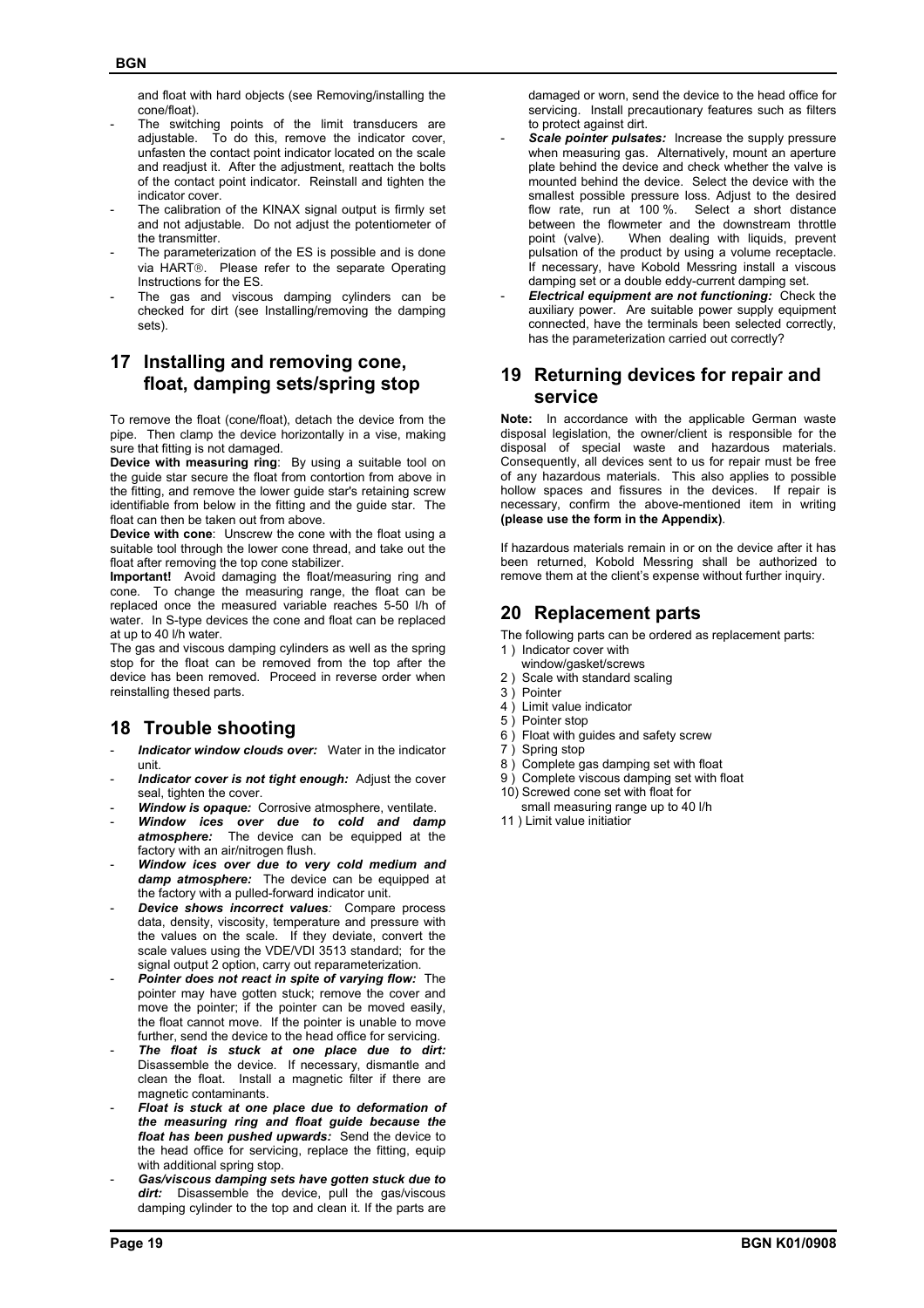## **21 Exploded views**

## **21.1 Fitting with measuring element**

| Name<br>(Figures 12-15)                  | Part no. |
|------------------------------------------|----------|
| <b>BGN</b> - Fitting                     |          |
| BGN - Fitting with Spring stop for float | 2        |
| Float                                    | 3        |
| Float with damping piston                |          |
| Spring stop                              | 5        |
| gas damping                              | հ        |
| gas damping with Spring stop             |          |

## **21.1.1 BGN-.... Standard version**



## **21.1.2 BGN-.... with spring stop**



## **21.1.3 BGN-.... with damping piston**

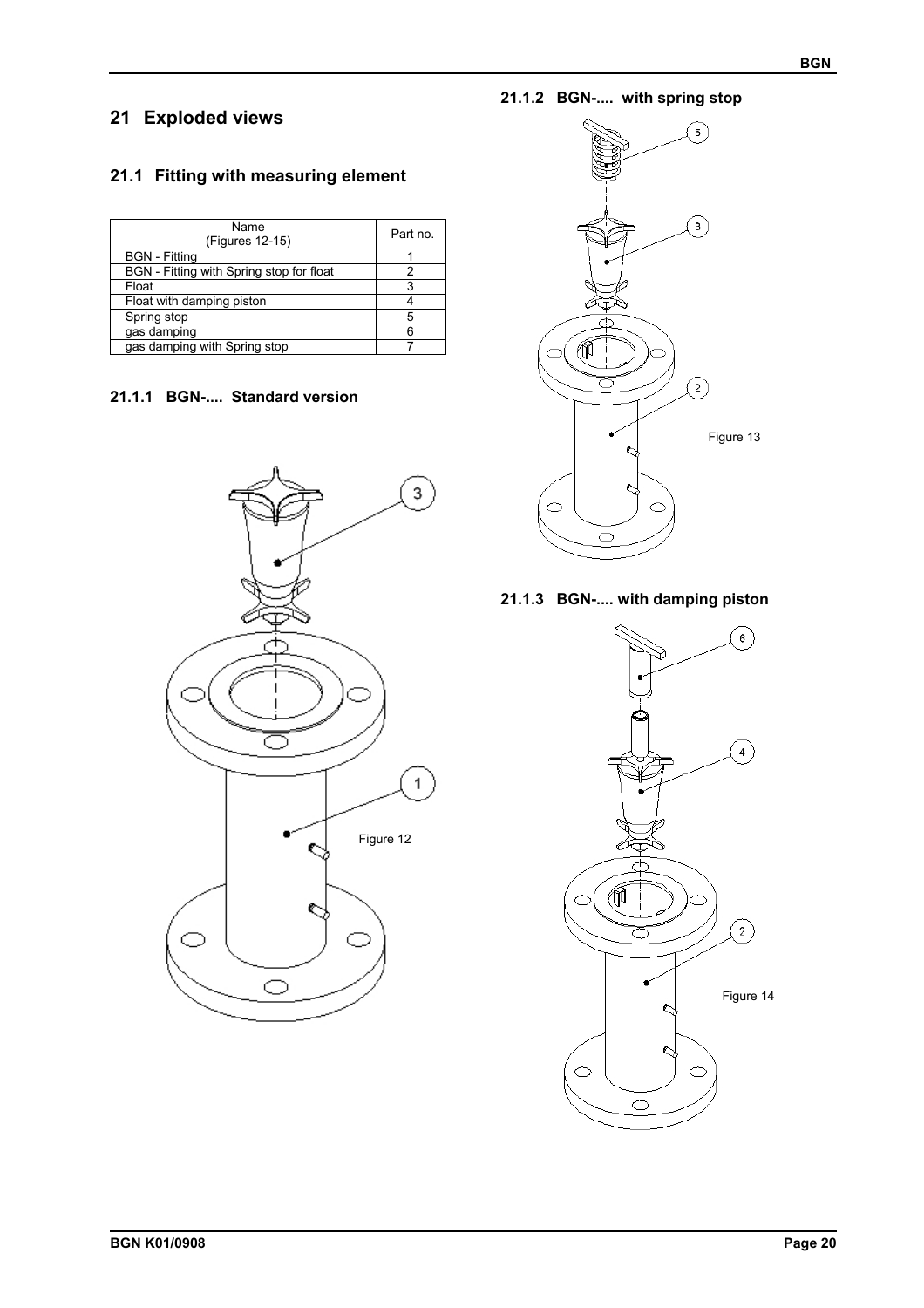# **21.1.4 BGN-.... with damping piston and**



Figure 15

**spring stop 21.1.5 BGN-.... small measuring ranges** 



Figure 16

| Name<br>(Figures 16)              | Part no. |
|-----------------------------------|----------|
| Fitting for small measuring range |          |
| qasket                            |          |
| Cone with spring stop             |          |
| Float                             |          |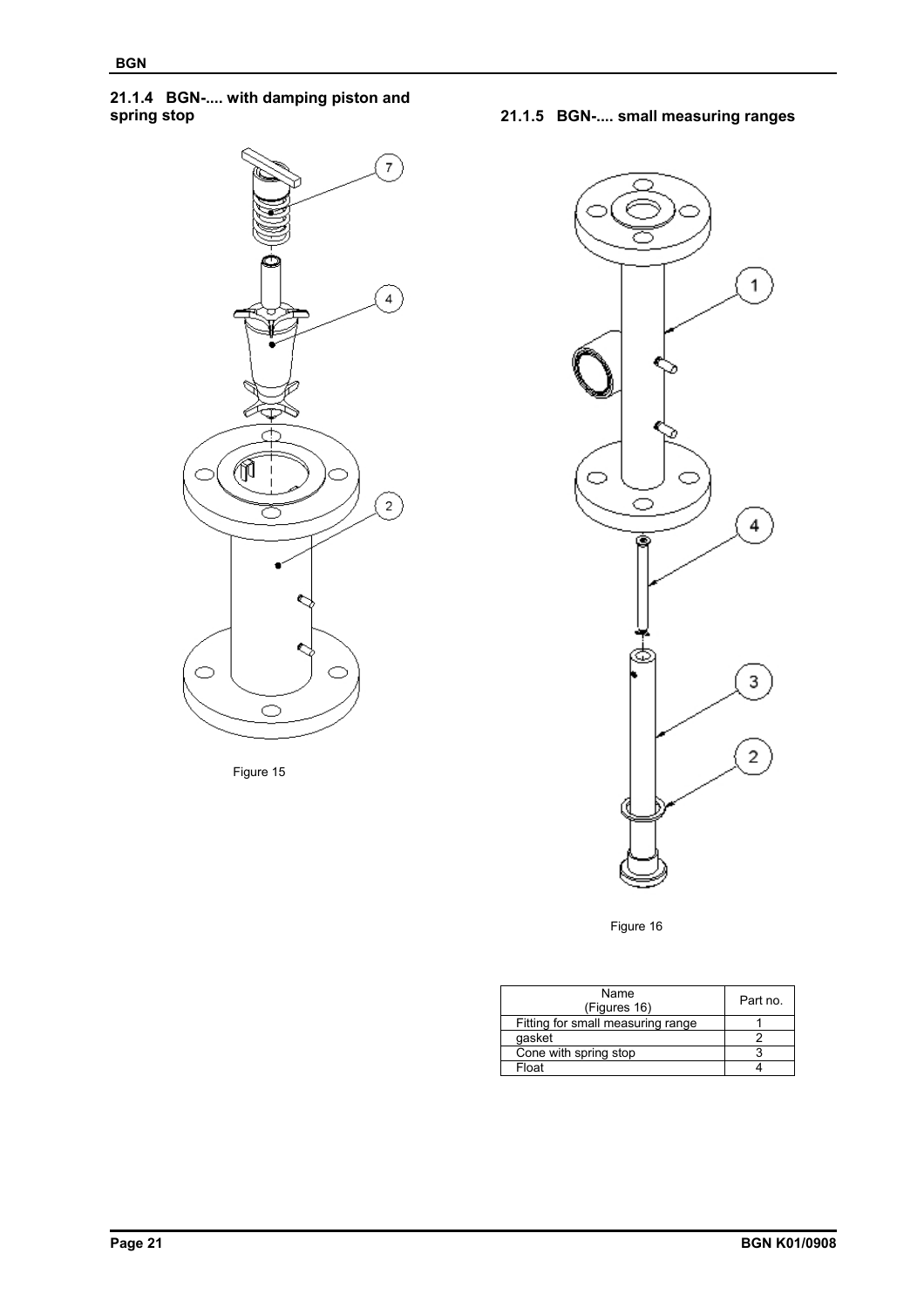## **21.2 Indicator unit**

| Name                                                                                                                         | Part<br>no. |
|------------------------------------------------------------------------------------------------------------------------------|-------------|
| Mounting plate with 1 thread M 20 x 1.5                                                                                      | 10          |
| Mounting plate with 2 threads M 20 x 1.5                                                                                     | 11          |
| Bearing unit                                                                                                                 | 20          |
| Fixing screws for bearing unit                                                                                               | 30          |
| Dummy plug M 20 x 1.5                                                                                                        | 40          |
| Cable gland                                                                                                                  | 41          |
| Cable gland                                                                                                                  | 42          |
| Scale, blank                                                                                                                 | 50          |
| Scale, product scale according to original shipment (order no.<br>necessary)                                                 | 51          |
| Screw for fixing the scale                                                                                                   | 60          |
| Zero-point screw with nut                                                                                                    | 70          |
| Indicator cover with glass window, gasket, screws                                                                            | 80          |
| Scale pointer with hub                                                                                                       | 90          |
| Scale pointer with hub and 2 switching dials                                                                                 | 91          |
| Scale pointer with hub and linearization disc                                                                                | 92          |
| Scale pointer with hub and linearization disc/switching dial                                                                 | 93          |
| Scale pointer with hub and 2 switching dials and ES position<br>magnet                                                       | 94          |
| 1. SJ 3.5 N limit transducer with limit value indicator                                                                      | 110         |
| 1. SJ 3,5 SN limit transducer with limit value indicator                                                                     | 111         |
| 2. SJ 3,5 N limit transducer with limit value indicator                                                                      | 120         |
| 2. SJ 3,5 SN limit transducer with limit value indicator                                                                     | 121         |
| Connection plate for 1 limit transducer with mounting parts                                                                  | 130         |
| Connection plate for 2 limit transducers with mounting parts                                                                 | 131         |
| Installation set for transmitter type KINAX 3W2 Ex with<br>lever arm and mounting parts                                      | 132         |
| Installation set transmitter type KINAX 3W2 Ex with<br>lever arm and mounting parts and connection for a limit<br>transducer | 133         |
| Installation set transmitter ES Ex Hart                                                                                      | 140         |
| Installation set transmitter ES Ex with switch (min-max)                                                                     | 141         |
| Installation set transmitter ES Ex with Profibus                                                                             | 142         |

#### **21.2.1 Complete indicator unit, local with scale**



## **21.2.2 Complete indicator unit with 1 SJ 3,5 N limit transducer**



#### **21.2.3 Complete indicator unit with 2 SJ 3,5 N limit transducers**

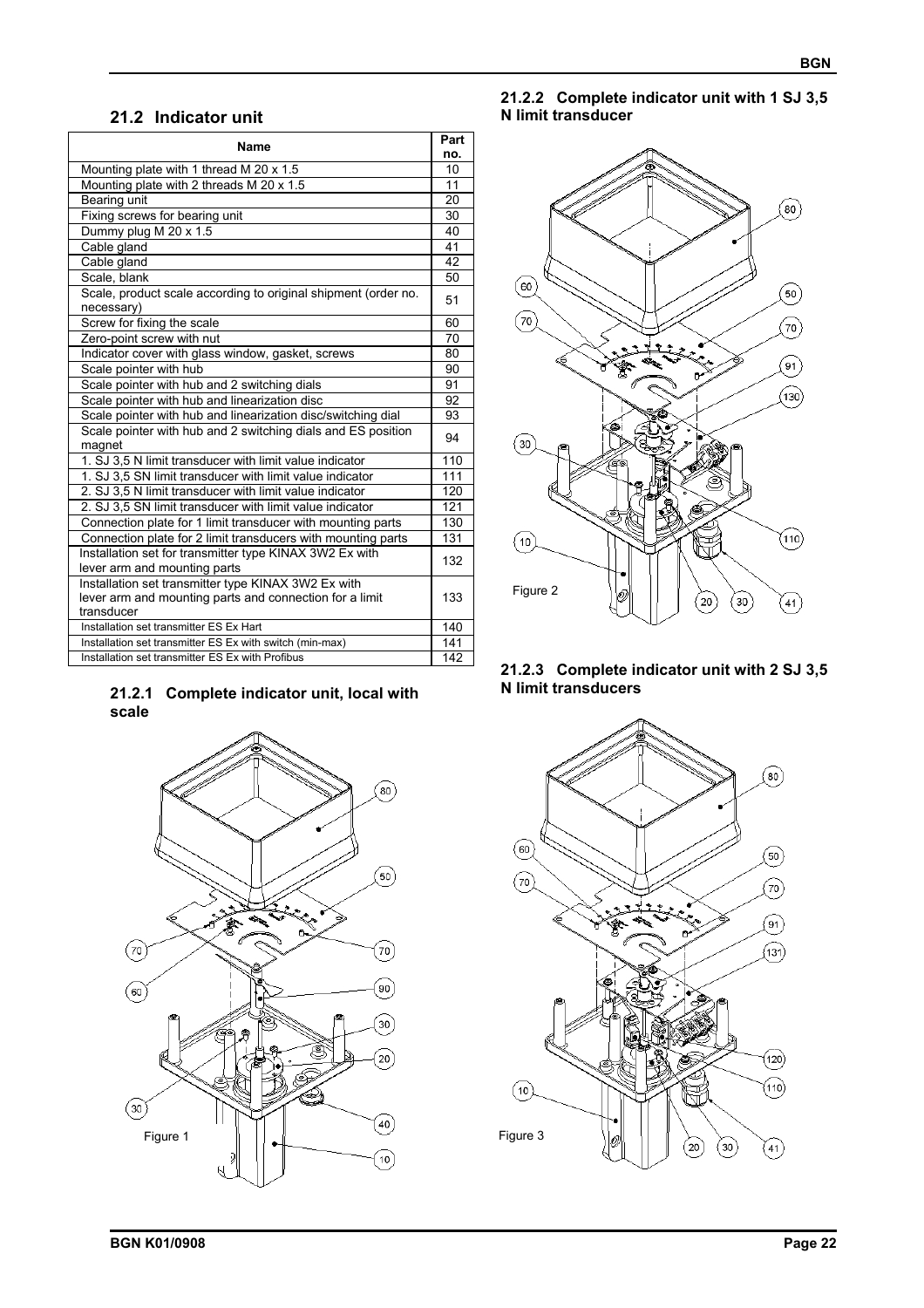**BGN**

#### **21.2.4 Complete indicator unit with E2 KINAX Ex transmitter**



#### **21.2.5 Complete indicator unit with E2 KINAX Ex transmitter and 1 SJ 3,5 N limit transducer**



## **21.2.6 Indicator unit with transmitter type ES Ex HART**



| <b>Name</b>                                                                                                                  |     |  |  |  |  |
|------------------------------------------------------------------------------------------------------------------------------|-----|--|--|--|--|
|                                                                                                                              |     |  |  |  |  |
| Mounting plate with 1 thread M 20 x 1.5                                                                                      | 10  |  |  |  |  |
| Mounting plate with 2 threads M 20 x 1.5                                                                                     | 11  |  |  |  |  |
| Bearing unit                                                                                                                 | 20  |  |  |  |  |
| Fixing screws for bearing unit                                                                                               | 30  |  |  |  |  |
| Dummy plug M 20 x 1.5                                                                                                        | 40  |  |  |  |  |
| Cable gland                                                                                                                  | 41  |  |  |  |  |
| Cable gland                                                                                                                  | 42  |  |  |  |  |
| Scale, blank                                                                                                                 | 50  |  |  |  |  |
| Scale, product scale according to original shipment (order<br>no. necessary)                                                 | 51  |  |  |  |  |
| Screw for fixing the scale                                                                                                   | 60  |  |  |  |  |
| Zero-point screw with nut                                                                                                    | 70  |  |  |  |  |
| Indicator cover with glass window, gasket, screws                                                                            | 80  |  |  |  |  |
| Scale pointer with hub                                                                                                       | 90  |  |  |  |  |
| Scale pointer with hub and 2 switching dials                                                                                 | 91  |  |  |  |  |
| Scale pointer with hub and linearization disc                                                                                | 92  |  |  |  |  |
| Scale pointer with hub and linearization disc/switching<br>dial                                                              | 93  |  |  |  |  |
| Scale pointer with hub and 2 switching dials and ES<br>position magnet                                                       | 94  |  |  |  |  |
| 1. SJ 3.5 N limit transducer with limit value indicator                                                                      | 110 |  |  |  |  |
| 1. SJ 3.5 SN limit transducer with limit value indicator                                                                     | 111 |  |  |  |  |
| 2. SJ 3.5 N limit transducer with limit value indicator                                                                      | 120 |  |  |  |  |
| 2. SJ 3.5 SN limit transducer with limit value indicator                                                                     | 121 |  |  |  |  |
| Connection plate for 1 limit transducer with mounting<br>parts                                                               | 130 |  |  |  |  |
| Connection plate for 2 limit transducers with mounting<br>parts                                                              | 131 |  |  |  |  |
| Installation set for transmitter type KINAX 3W2 Ex with<br>lever arm and mounting parts                                      | 132 |  |  |  |  |
| Installation set transmitter type KINAX 3W2 Ex with lever<br>arm and mounting parts and connection for a limit<br>transducer | 133 |  |  |  |  |
| Installation set transmitter ES Ex Hart                                                                                      | 140 |  |  |  |  |
| Installation set transmitter ES Ex with switch (min-max)                                                                     | 141 |  |  |  |  |
| Installation set transmitter ES Ex with Profibus                                                                             | 142 |  |  |  |  |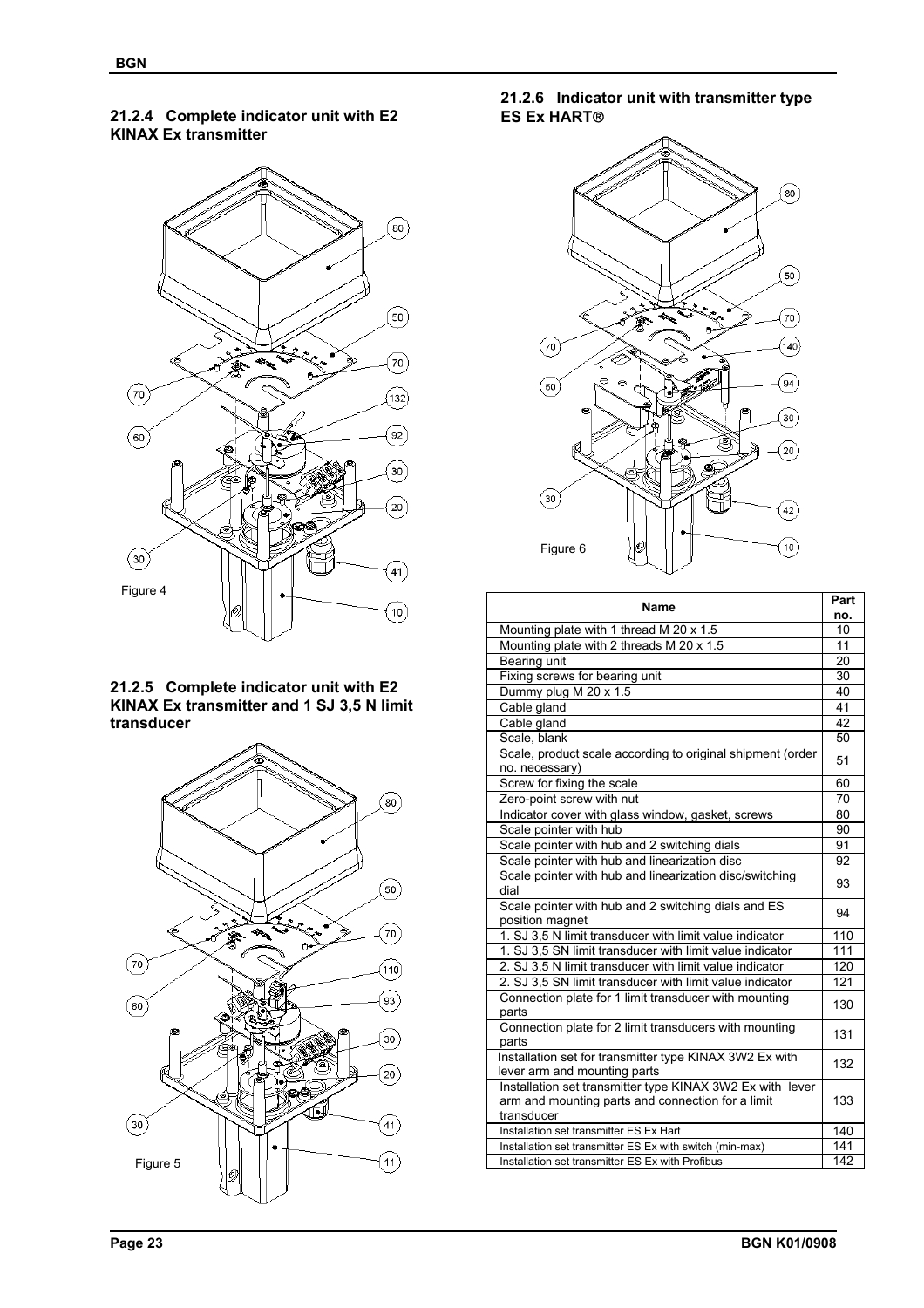## **22 Decontamination certificate for device cleaning**

| Company:                                                                                                                               |       |
|----------------------------------------------------------------------------------------------------------------------------------------|-------|
| Department:                                                                                                                            | Name: |
| Tel:                                                                                                                                   |       |
| This variable-area flowmeter                                                                                                           |       |
| type BGN-                                                                                                                              |       |
|                                                                                                                                        |       |
| Since this measured medium is dangerous in water/poisonous/corrosive/flammable,<br>we have                                             |       |
| checked that all hollow spaces of the device are free of these materials*                                                              |       |
| neutralized and flushed all hollow spaces of the device*                                                                               |       |
| *cross out what is not applicable.                                                                                                     |       |
| We hereby confirm that in resending the device no danger to persons or the<br>environment is posed by the residual measured substance. |       |

Date: ............................. Signature: ...........................

Stamp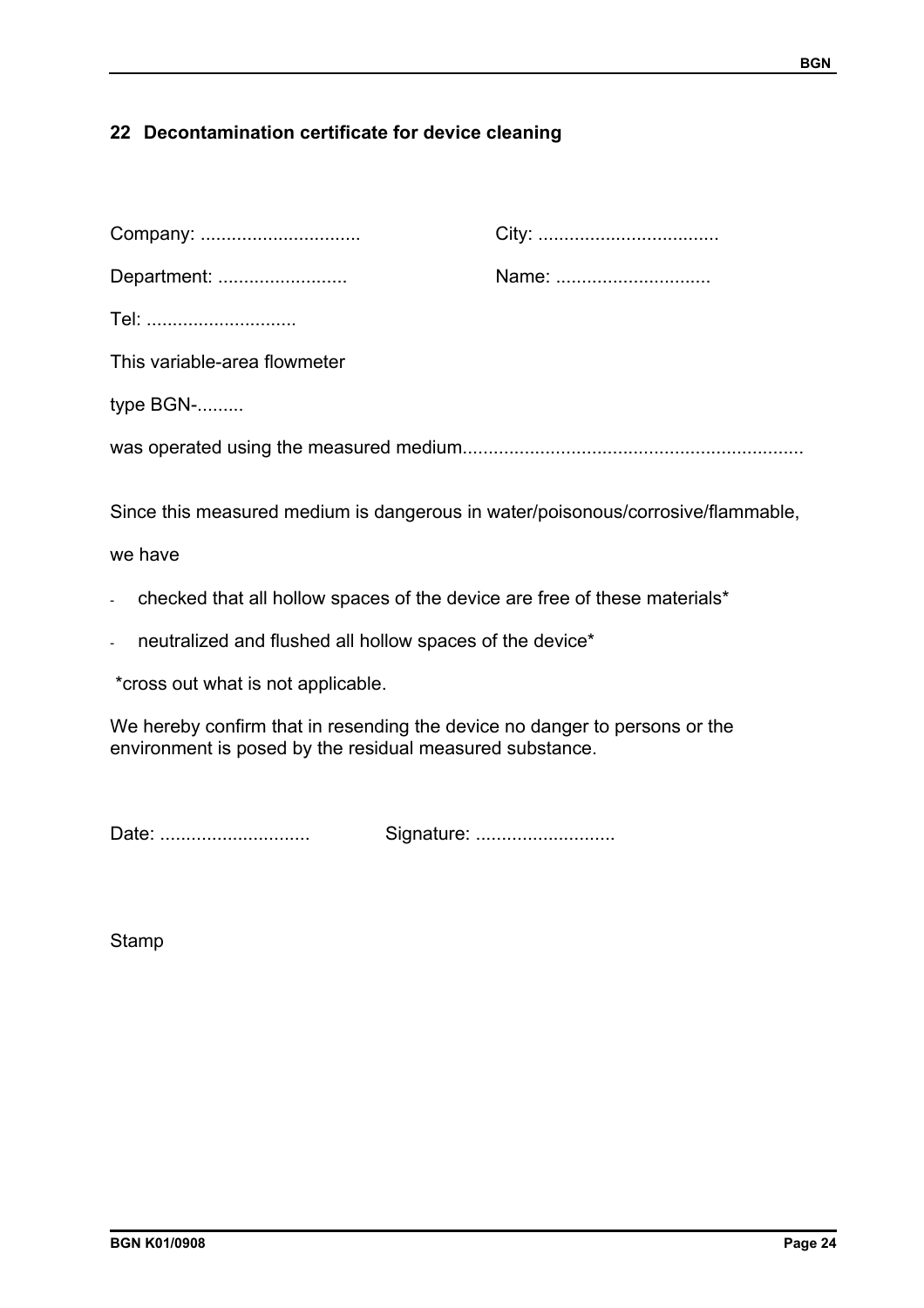

## **23 EC Type Examination Certificate**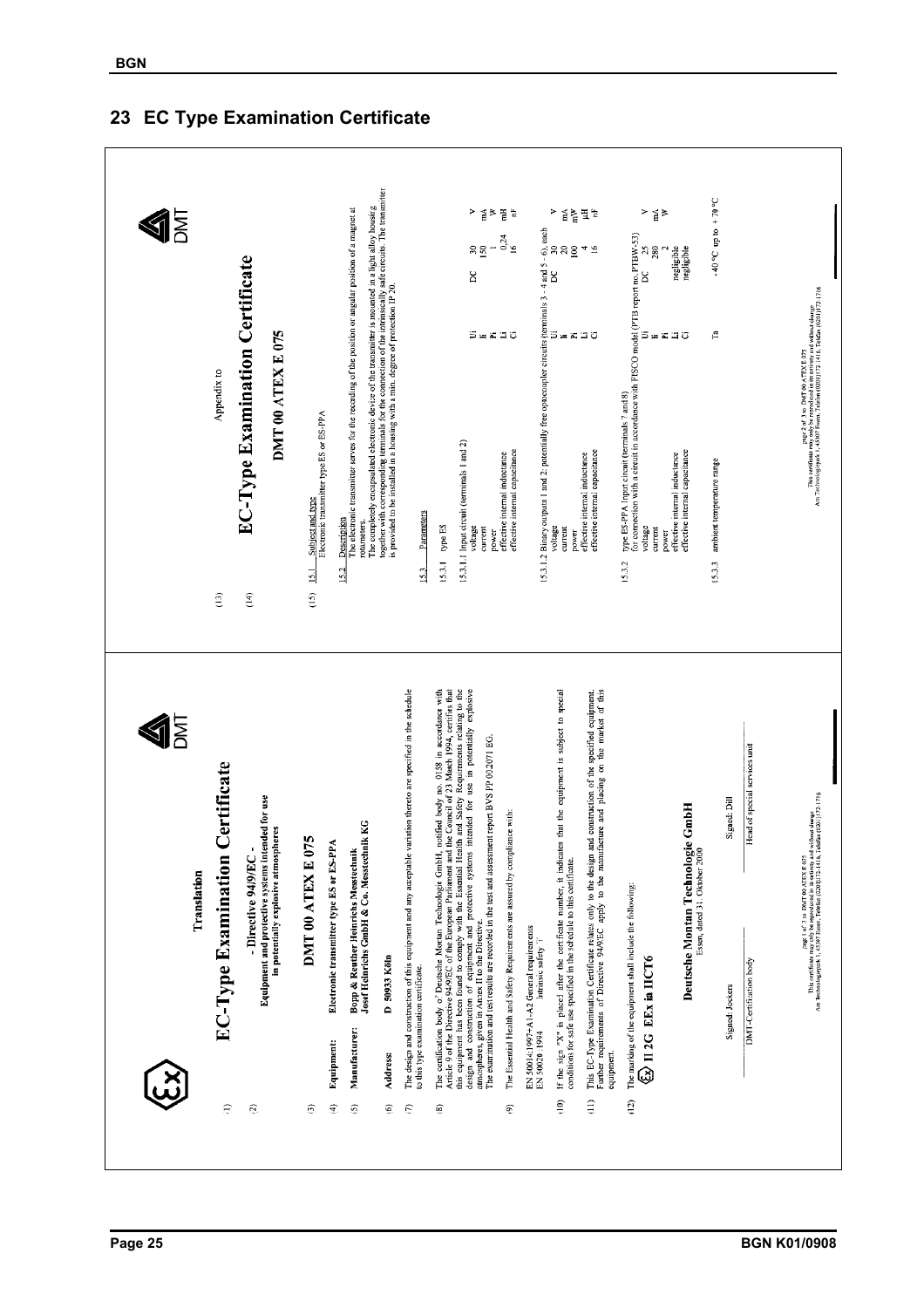| <u>ක</u><br>ධ<br>Physikalisch-Technische Bundesanstalt<br>Braunschweig und Berlin |                                                                                                           | EC-TYPE-EXAMINATION CERTIFICATE<br>(Translation)<br>$\widehat{\epsilon}$ | $\mathbf{x}$<br>PTB 97 ATEX 2271<br>Potentially Explosive Atmospheres - Directive 94/9/EC<br>Equipment and Protective Systems Intended for Use in<br>EC-type-examination Certificate Number:<br>Q<br>ම | Transmitter for angular position KINAX 3M2 type 708-<br>- resp. KINAX WIT707 type 707<br>- resp. KINAX WIT706 type 706-<br>Equipment:<br>£ | Camille Bauer AG<br>Manufacturer:<br>O | This equipment and any acceptable variation thereto are specified in the schedule to this certificate and<br>Aargauerstrasse 7, CH-5610 Wohlen<br>the documents therein referred to.<br>Address:<br>$\widehat{\mathbf{e}}$<br>$\epsilon$ | The Physikalisch-Technische Bundesanstalt, notified body No. 0102 in accordance with Article 9 of the Council Market State of the Council Market State of the Council Market State of the Council Market State of the Council<br>Directive<br>ම | Compliance with the Essential Health and Safety Requirements has been assured by compliance with:<br>The examination and test results are recorded in the confidential report PTB Ex 97-27381.<br>EN 50020:1994<br>EN 50014:1997<br>ම | If the sign "X" is placed after the certificate number, it indicates that the equipment is subject to special<br>conditions for safe use specified in the schedule to this certificate.<br>ê | This EC-type-examination Certificate relates only to the design and construction of the specified<br>equipment in accordance with Directive 94/9/EC. Further requirements of this Directive apply to the<br>manufacture and supply of this equipment.<br>Ê | The marking of the equipment shall include the following:<br>$\widehat{E}$ | Sheet 1/3<br>Braunschweig, 21.01.1998<br>EEx ia IIC T6<br>C. Michigan<br>12G<br>Zertifizierungsstelije Explosionsschutz<br>HOSTIVAIS N<br>٨<br>fert accord<br>Dr-Ing. U. Johannsmeyer<br>Regierungsdirektor<br>By order | $\sum_{\text{C}-\text{Vpp}\text{-}e$ aaminaaton Cerrificates without algitude the $\sum_{\text{C}-\text{Vpp}\text{-}e} \sum_{\text{C}-\text{Vpp}\text{-}e} \sum_{\text{C}-\text{Vpp}\text{-}e} \sum_{\text{C}-\text{Vpp}\text{-}e} \sum_{\text{C}-\text{Vpp}\text{-}e} \sum_{\text{C}-\text{Vpp}\text{-}e} \sum_{\text{C}-\text{Vpp}\text{-}e} \sum_{\text{C}-\text{Vpp}\text{-}e} \sum_{$ | Physikalisch-Technische Bundesanstalt · Bundesallee 100 · D-38116 Braunschweig                                                                                                                         |  |
|-----------------------------------------------------------------------------------|-----------------------------------------------------------------------------------------------------------|--------------------------------------------------------------------------|--------------------------------------------------------------------------------------------------------------------------------------------------------------------------------------------------------|--------------------------------------------------------------------------------------------------------------------------------------------|----------------------------------------|------------------------------------------------------------------------------------------------------------------------------------------------------------------------------------------------------------------------------------------|-------------------------------------------------------------------------------------------------------------------------------------------------------------------------------------------------------------------------------------------------|---------------------------------------------------------------------------------------------------------------------------------------------------------------------------------------------------------------------------------------|----------------------------------------------------------------------------------------------------------------------------------------------------------------------------------------------|------------------------------------------------------------------------------------------------------------------------------------------------------------------------------------------------------------------------------------------------------------|----------------------------------------------------------------------------|-------------------------------------------------------------------------------------------------------------------------------------------------------------------------------------------------------------------------|--------------------------------------------------------------------------------------------------------------------------------------------------------------------------------------------------------------------------------------------------------------------------------------------------------------------------------------------------------------------------------------------|--------------------------------------------------------------------------------------------------------------------------------------------------------------------------------------------------------|--|
| $\overline{\overline{\text{M}}}$                                                  | $\underline{\text{Test}}$ and assessment report BVS PP 00.2071 EG as of 31. Oktober 2000<br>$\frac{1}{2}$ | Special conditions for safe use<br>None<br>(17)                          | In the case of arbitration only the German wording shall be valid and binding.<br>We confirm the correctness of the translation from the German original                                               | 45307 Essen, dated 31.10.2000<br>BVS-Schu/Kn A 20000463                                                                                    | Deutsche Montan Technologie GmbH       |                                                                                                                                                                                                                                          | Head of special services unit<br>The MAD<br>TIMT-Certification body                                                                                                                                                                             |                                                                                                                                                                                                                                       |                                                                                                                                                                                              |                                                                                                                                                                                                                                                            |                                                                            |                                                                                                                                                                                                                         |                                                                                                                                                                                                                                                                                                                                                                                            | 2-1716<br>page 3 of 3 to DMT00 ATEX E 075<br>This certificate may only be reproduced in its emirety and without change.<br>Am Technologiepack 1, 45307 Essen. Telefon (0201)172-1416, Telefax (0201)17 |  |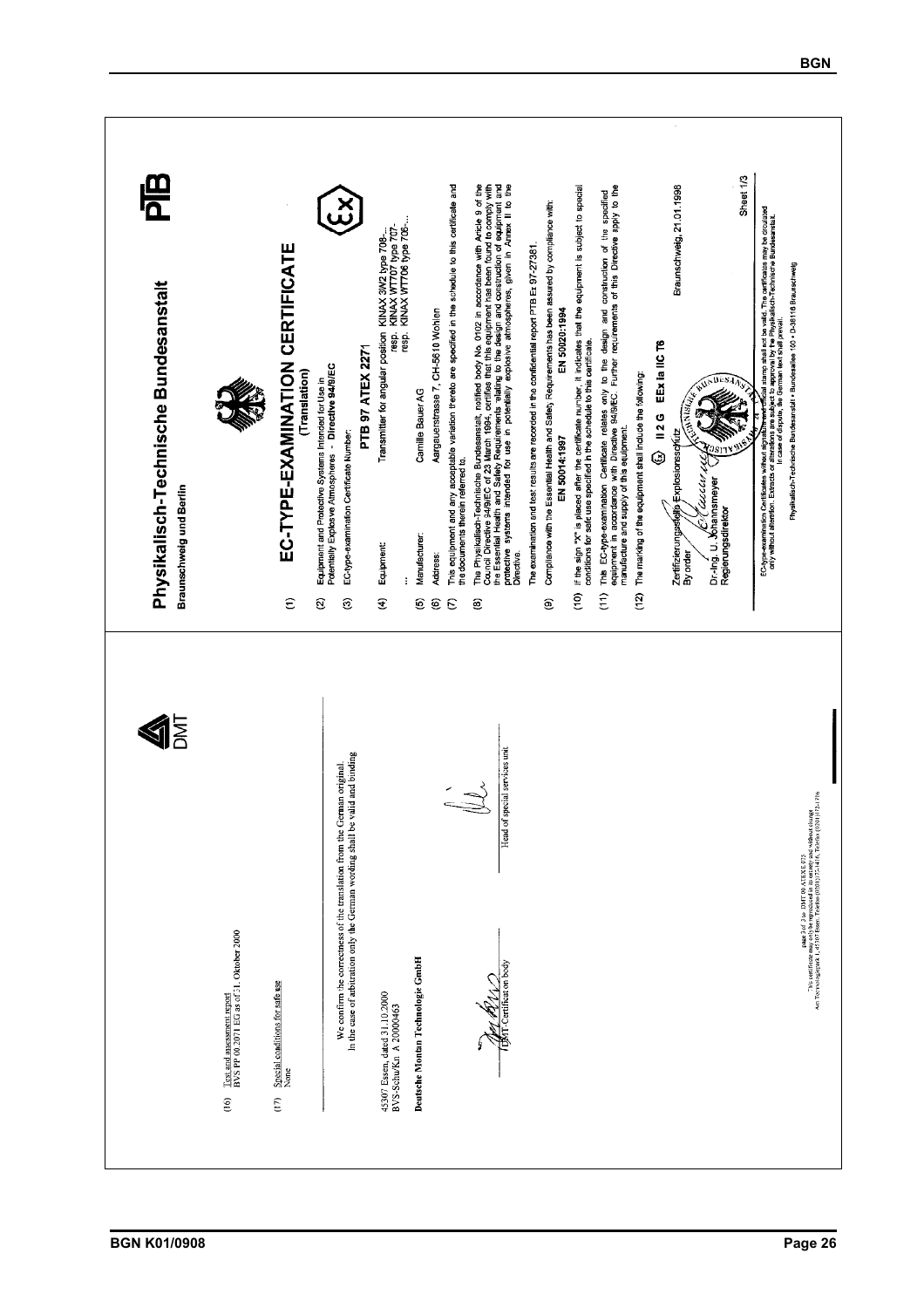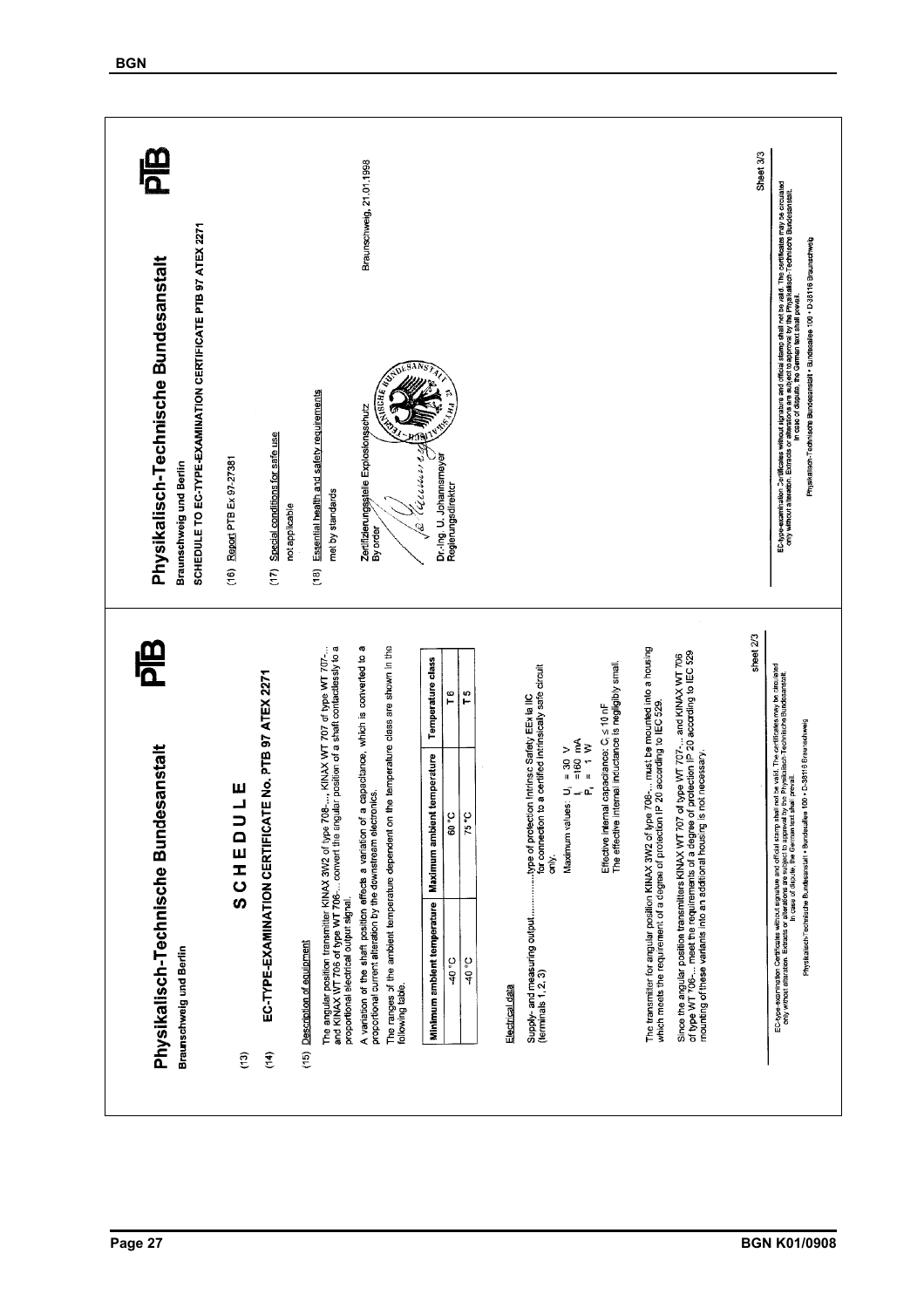| Physikalisch-Technische Bundesanstalt<br>Braunschweig und Berlin<br><u>이</u> | EC-TYPE-EXAMINATION CERTIFICATE PTB 99 ATEX 2219 X<br>SCHEDULE<br>(13)<br>(14) | The slot-type initiators of types SJ and SC are used to convert displacements into electrical<br>Description of equipment<br>signals.<br>$\frac{6}{5}$                                        | The stot-type initiators may be operated with intrinsically safe circuits certified for categories and<br>explosion groups [EEx ia] IIC or IIB resp. [EEx ib] IIC or IIB. The category as well as the<br>explosion group of the intr<br>intrinsically safe drouit.<br>Electrical data | $l_i = 76$ mA<br>only for connection to certified intrinsically safe circuits<br>$U_i = 16V$<br>type 4<br>$k = 52$ mA<br>$U = 16V$<br>type 3<br>$l_1 = 25$ mA<br>$U_1 = 16 V$<br>type 2<br>Maximum values:<br>$  = 25$ mA<br>U = 16 V<br>type 1<br>Evaluation and                                                                                                                                                                                                                                                                                                                                                                                                                                                                                                                                                                                 | The assignment of the type of the connected circuit to the maximum permissible ambient<br>temperature and the temperature class as well as the effective internal reactances for the<br>$P_1 = 242$ mW<br>$P_i = 169$ mW<br>$P_i = 64$ mW<br>individual types of slot-type intiators are shown in the table:<br>$P_1 = 34$ mW                                                                                                                                                                                  | sheet 2/3<br>sheet 1/3                                                                                                                                                                                                                                       | EC-type-axamination Cordificates without signature and official stamp shall not be valid. The conficiates may be circulated<br>conjuy-whout alteration. Extracts or in case of risputs, the German ceat and a prevail asial soft-<br>Physikalisch-Technische Bundesanstalt • Bundesallee 100 • D-38116 Braunschweig                                                                                             |
|------------------------------------------------------------------------------|--------------------------------------------------------------------------------|-----------------------------------------------------------------------------------------------------------------------------------------------------------------------------------------------|---------------------------------------------------------------------------------------------------------------------------------------------------------------------------------------------------------------------------------------------------------------------------------------|---------------------------------------------------------------------------------------------------------------------------------------------------------------------------------------------------------------------------------------------------------------------------------------------------------------------------------------------------------------------------------------------------------------------------------------------------------------------------------------------------------------------------------------------------------------------------------------------------------------------------------------------------------------------------------------------------------------------------------------------------------------------------------------------------------------------------------------------------|----------------------------------------------------------------------------------------------------------------------------------------------------------------------------------------------------------------------------------------------------------------------------------------------------------------------------------------------------------------------------------------------------------------------------------------------------------------------------------------------------------------|--------------------------------------------------------------------------------------------------------------------------------------------------------------------------------------------------------------------------------------------------------------|-----------------------------------------------------------------------------------------------------------------------------------------------------------------------------------------------------------------------------------------------------------------------------------------------------------------------------------------------------------------------------------------------------------------|
| stalt<br>Physikalisch-Technische Bundesar<br>Braunschweig und Berlin         | EC-TYPE-EXAMINATION CERTIFICATE                                                | Ă<br>Potentially Explosive Atmospheres - Directive 94/9/EC<br>(Translation)<br>Equipment and Protective Systems Intended for Use in<br>EC-type-examination Certificate Number:<br>ε<br>ହ<br>ම | ပ္တ<br>Slot-type initiators types SJ and<br>PTB 99 ATEX 2219 X<br>Pepperl + Fuchs GmbH<br>D-68307 Mannheim<br>Manufacturer:<br>Equipment:<br>Address:<br>£<br>$\widehat{\mathbf{e}}$<br>0                                                                                             | spheres, given in Annex II to the<br>This equipment and any acceptable variation thereto are specified in the schedule to this certificate and<br>in accordance with Article 9 of the<br>and construction of equipment and<br>ment has been found to comply with<br>Compliance with the Essential Health and Safety Requirements has been assured by compliance with:<br>The examination and test results are recorded in the confidential report PTB Ex 99-29175.<br>The Physikalisch-Technische Bundesanstalt, notified body No. 0102<br>Council Directive 94/9/EC of 23 March 1984, certifies that this equipments Essential Health and Safety Requirements relating to the design<br>the Essential Health and Safety Requirements relating to the design<br>protective syst<br>the documents therein referred to.<br>Directive<br>ම<br>E<br>ම | equipment in accordance with Directive 94/9/EC. Further requirements of this Directive apply to the<br>If the sign "X" is placed after the certificate number, it indicates that the equipment is subject to special<br>and construction of the specified<br>EN 50020:1994<br>to the design<br>conditions for safe use specified in the schedule to this certificate.<br>This EC-type-examination Certificate relates only<br>manufacture and supply of this equipment.<br>EN 50014:1997<br>ĝ<br>$\widehat{E}$ | Braunschweig, December 22, 1999<br>EEx ia IIC T6<br>The marking of the equipment shall include the following:<br><b>SUITESANS</b><br><b>READISCRA</b><br>12G<br>×,<br>BELLA HISTER<br>٨<br>auun<br>U. Johannsmeyer<br>Regierungsdirektor<br>Dr.-Ing.<br>(12) | valid. The certificates may be circulated<br>sikalisch-Technische Bundesanstatt.<br>38116 Braunschweig<br>Physikalisch-Technische §undesanstalt • Bundesallee 100 • D-3<br>EC-type-examination Certificates without signature and official stamp shall not be v<br>- Chily Without alteration: Extracts or alterators abused in the domain text shall previ<br>- Chily Without alteration: Extracts or alterato |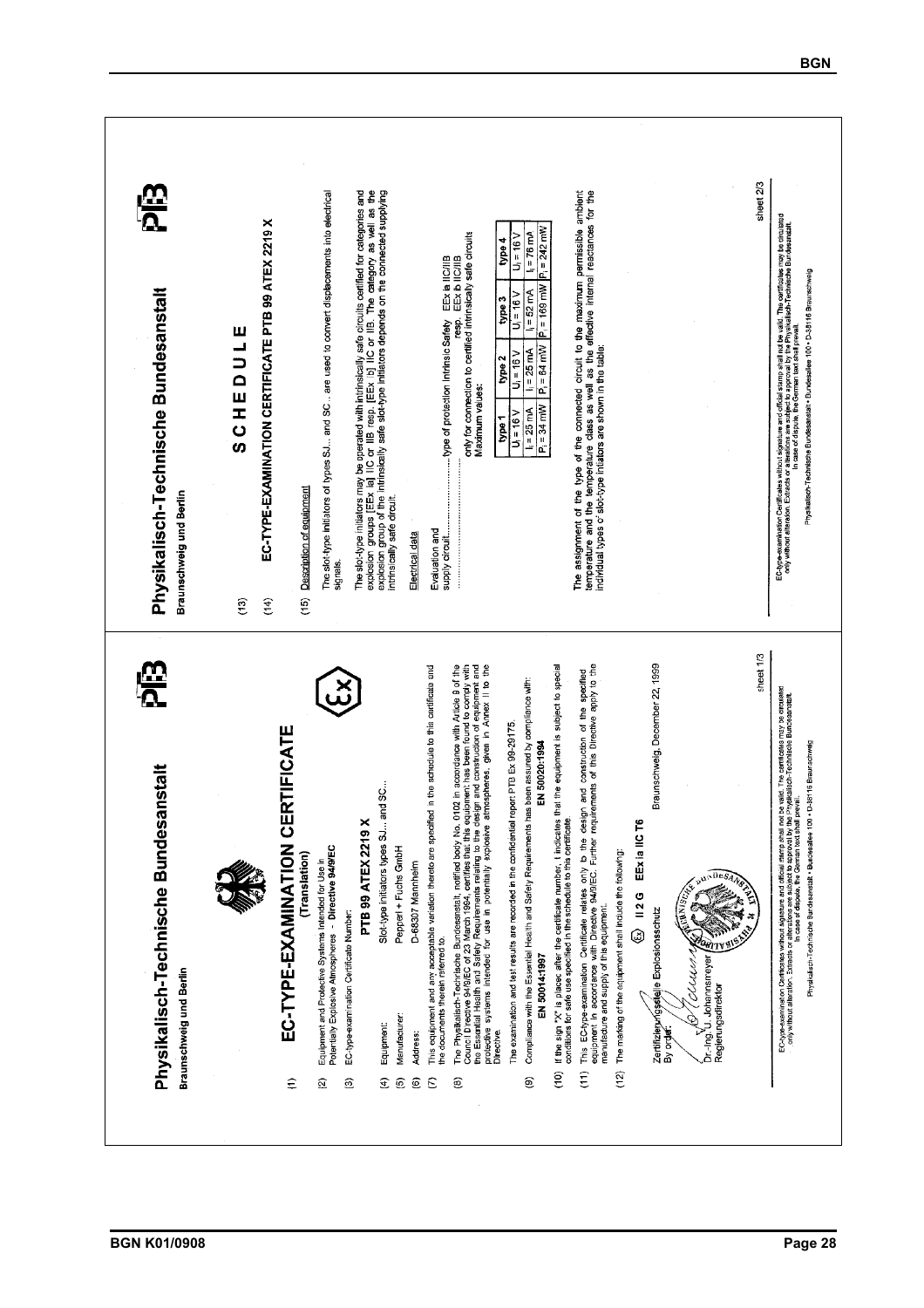# Physikalisch-Technische Bundesanstalt

**Braunschweig und Berlin** 

## SCHEDULE TO EC-TYPE-EXAMINATION CERTIFICATE PTB 99 ATEX 2219 X

|               | type 1 |      |                                                                                       | type 2 |           |    | type 3 |           |    | tvpe 4 |           |    |    |           |
|---------------|--------|------|---------------------------------------------------------------------------------------|--------|-----------|----|--------|-----------|----|--------|-----------|----|----|-----------|
| types         | $C_i$  |      | maximum permissible ambient temperature in °C for application in<br>temperature class |        |           |    |        |           |    |        |           |    |    |           |
|               | [nF]   | [µH] | Т6                                                                                    | T5     | T4-<br>Т1 | T6 | T5     | T4-<br>Τ1 | Т6 | T5     | T4-<br>Τ1 | Т6 | T5 | T4-<br>Т1 |
| <b>SC2-NO</b> | 150    | 150  | 72                                                                                    | 87     | 100       | 65 | 80     | 100       | 40 | 55     | 75        | 23 | 38 | 54        |
| SC3,5-N0-Y    | 150    | 50   | 72                                                                                    | 87     | 100       | 65 | 80     | 100       | 40 | 55     | 75        | 23 | 38 | 54        |
| SC3.5-NO      | 150    | 150  | 73                                                                                    | 88     | 100       | 66 | 81     | 100       | 45 | 60     | 89        | 30 | 45 | 74        |
| SJ1,8-N-Y     | 30     | 100  | 73                                                                                    | 88     | 100       | 67 | 82     | 100       | 45 | 60     | 78        | 30 | 45 | 57        |
| $SJ2,2-N$     | 30     | 100  | 73                                                                                    | 88     | 100       | 67 | 82     | 100       | 45 | 60     | 78        | 30 | 45 | 57        |
| $SJ2-N$       | 30     | 100  | 73                                                                                    | 88     | 100       | 67 | 82     | 100       | 45 | 60     | 78        | 30 | 45 | 57        |
| SJ3,5N        | 50     | 250  | 73                                                                                    | 88     | 100       | 66 | 81     | 100       | 45 | 60     | 89        | 30 | 45 | 74        |
| SJ3,5-H       | 50     | 250  | 73                                                                                    | 88     | 100       | 66 | 81     | 100       | 45 | 60     | 89        | 30 | 45 | 74        |
| SJ5--N        | 50     | 250  | 73                                                                                    | 88     | 100       | 66 | 81     | 100       | 45 | 60     | 89        | 30 | 45 | 74        |
| <b>SJ5-K</b>  | 50     | 550  | 72                                                                                    | 87     | 100       | 66 | 81     | 100       | 42 | 57     | 82        | 26 | 41 | 63        |
| SJ10-N        | 50     | 1000 | 72                                                                                    | 87     | 100       | 66 | 81     | 100       | 42 | 57     | 82        | 26 | 41 | 63        |
| SJ15-N        | 150    | 1200 | 72                                                                                    | 87     | 100       | 66 | 81     | 100       | 42 | 57     | 82        | 26 | 41 | 63        |
| SJ30-N        | 150    | 1250 | 72                                                                                    | 87     | 100       | 66 | 81     | 100       | 42 | 57     | 82        | 26 | 41 | 63        |

(16) Test report PTB Ex 99-29175

(17) Special conditions for safe use

- 1. For the application within a temperature range of -60°C to -20 °C the slot-type initiators of types SJ... and SC... must be protected against damage due to impact by mounting into an additional housing.
- 2. The connection facilities of the slot-type initiators of types SJ... and SC... shall be installed as such that at least a degree of protection of IP20 according to IEC-publication 60529:1989 is met.
- 3. The assignment of the type of the connected circuit to the maximum permissible ambient temperature and the temperature class as well as the effective internal reactances for the individual types of slot-type initiators is shown in the table given under item (15) of this ECtype-examination certificate..
- 4. Inadmissible electrostatic charge of the plastic housing of the slot-type initiators of type SJ30-N..., has to be avoided (warning label on the device).

(18) Essential health and safety requirements

Met by the standards mentioned above

Zertifizierungsstelle Explosionsschutz By order: Dr.-Ing. U. Johannsme Regierungsdirektor

Braunschweig, August 10, 1999

sheet 3/3

are and official stamp shall not be valid. The certificates may be circulated EC-type-examination Certificates only without alteration. Extracts or alt erations are subject to approval by the Physikalisch-Technische Bundesanstalt. In case of dispute, the German text shall prevail.

Physikalisch-Technische Bundesanstalt · Bundesallee 100 · D-38116 Braunschweig